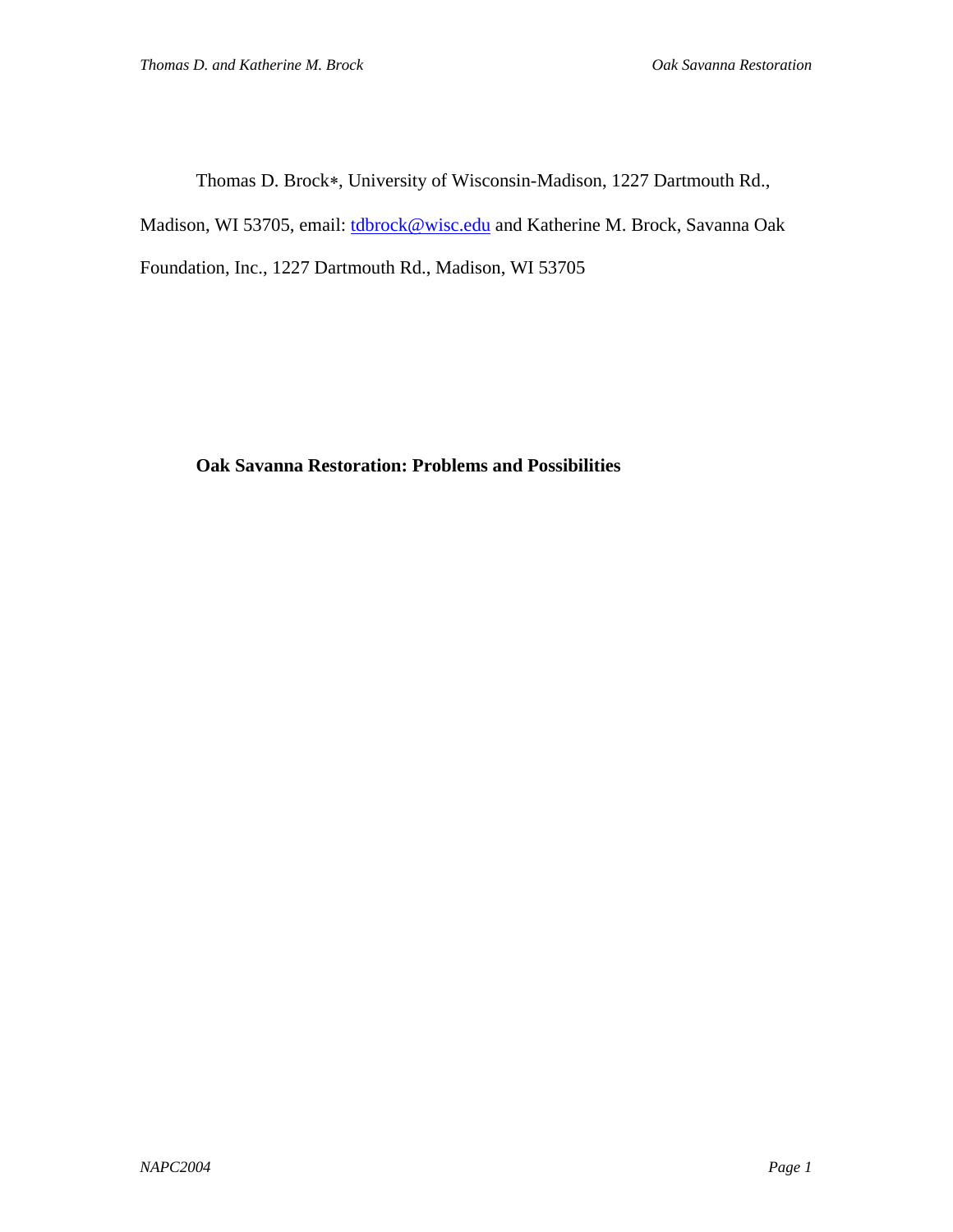## Abstract

A degraded oak savanna in southwestern Wisconsin is being restored using intensive cutting of undesirable shrubs (buckthorn, prickly ash, honeysuckle) and selective removal of trees that are crowding the open-grown bur and white oaks. Land use records and historic aerial photographs have been used to guide the restoration process. Slippery elm, black walnut, cherry, and black oak are being removed by cutting and burning, or by converting to fire wood. Hundreds of aspen have been killed by girdling with subsequent cutting and burning. Management involves controlled burns and extensive weed control. Removal of invasive shrubs and trees has exposed the groundlayer to higher light intensities and stimulated the growth of savanna forbs and grasses. A number of typical herbaceous savanna species have reappeared after clearing, or have been successfully introduced from local sources. However, bramble control and regrowth of buckthorn and honeysuckle remain principal problems. One savanna species endangered in Wisconsin, purple milkweed, was first seen in the savanna after a single controlled burn, and appears to be spreading. The red-headed woodpecker, a typical savanna bird, was first seen after shrub and canopy clearing in the savanna. Tree removal is a slow and expensive operation, and strategies for preventing damage to the groundlayer during tree removal had to be devised. Approximately 30 acres (12 hectares) of high-quality savanna have been restored during seven years.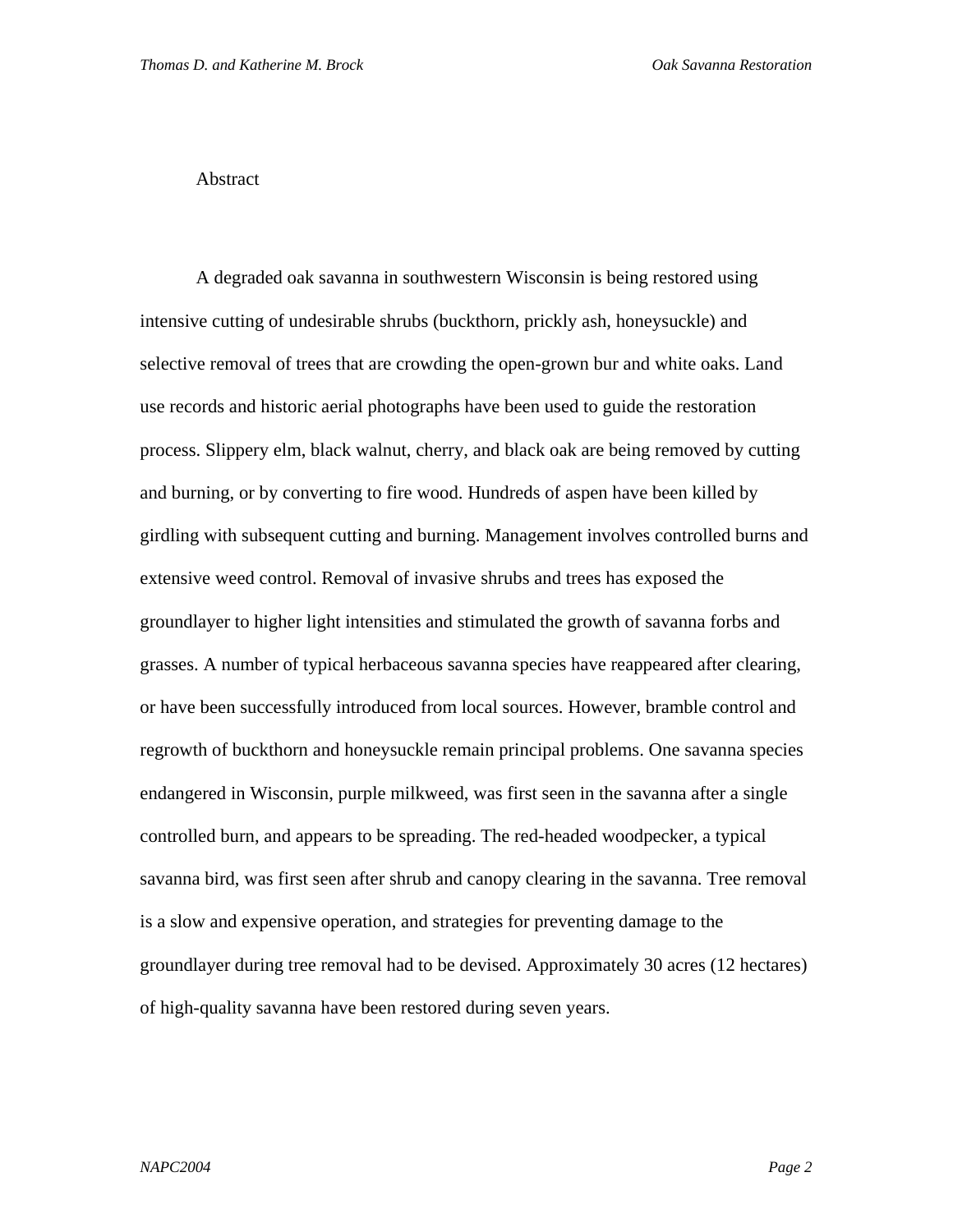Key words: oak, savanna, Quercus macrocarpa, Quercus alba, Asclepias purpurascens, red-headed woodpecker, buckthorn, honeysuckle, brambles, Rubus, Juglans niger, Ulmus rubra.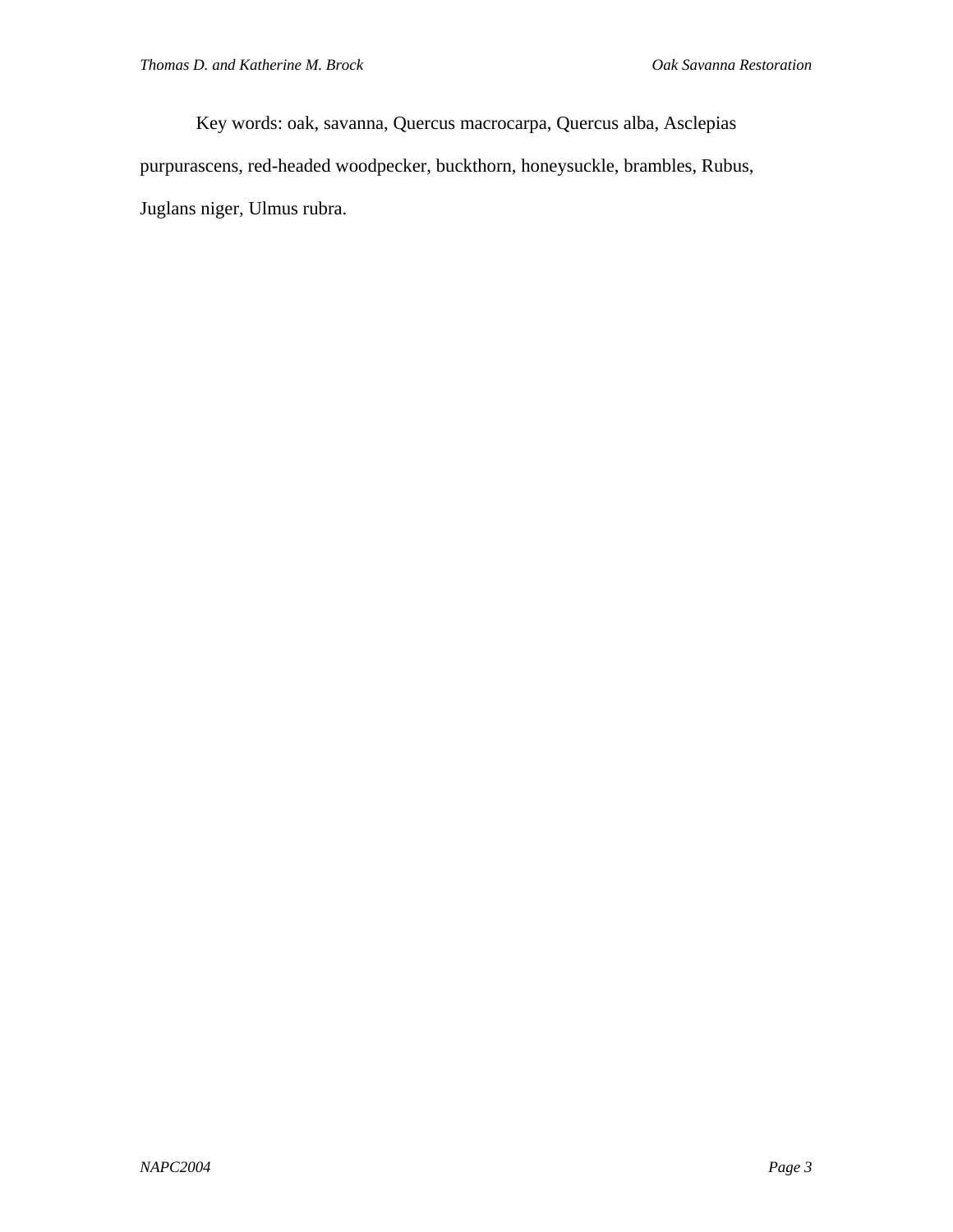The oak savanna ecosystem was once a major vegetation type in midwest United States, but is now exceedingly rare. (Nuzzo, 1986) Definitions of oak savanna vary, but generally focus on the extent of tree canopy coverage (for instance, 10-50 percent tree cover), or the presence of open-grown oaks (oaks with large horizontal branches) (Leach and Givnish, 1996). The groundlayer plant composition of oak savannas seems to be unique, with a number of species that can probably be called "savanna specialists." (Packard, 1988; Leach and Givnish, 1999)

Pleasant Valley Conservancy, a 140 acre natural area, is in the "Driftless Area" of southwestern Wisconsin. Surveyors' notes, historic air photos, and tree surveys tell us that the dominant vegetation before settlement was oak savanna, with areas of dry prairie on the steepest south-facing slopes and wet to mesic prairie in the bottomlands. One of the oldest bur oak on the property has been dated by tree rings to 200 years but many oaks are over 150 years old.

The property was in general agricultural use from the 1880s through the 1950s with about 15 acres in cropland (now planted to prairie) and the rest in pasture, woodland, or wetland. Savanna areas that had probably been lightly pastured retained many remnant forbs and grasses in suppressed condition, with a number of characteristic savanna species present. Today, about 30% of the property is prairie, 40% oak savanna,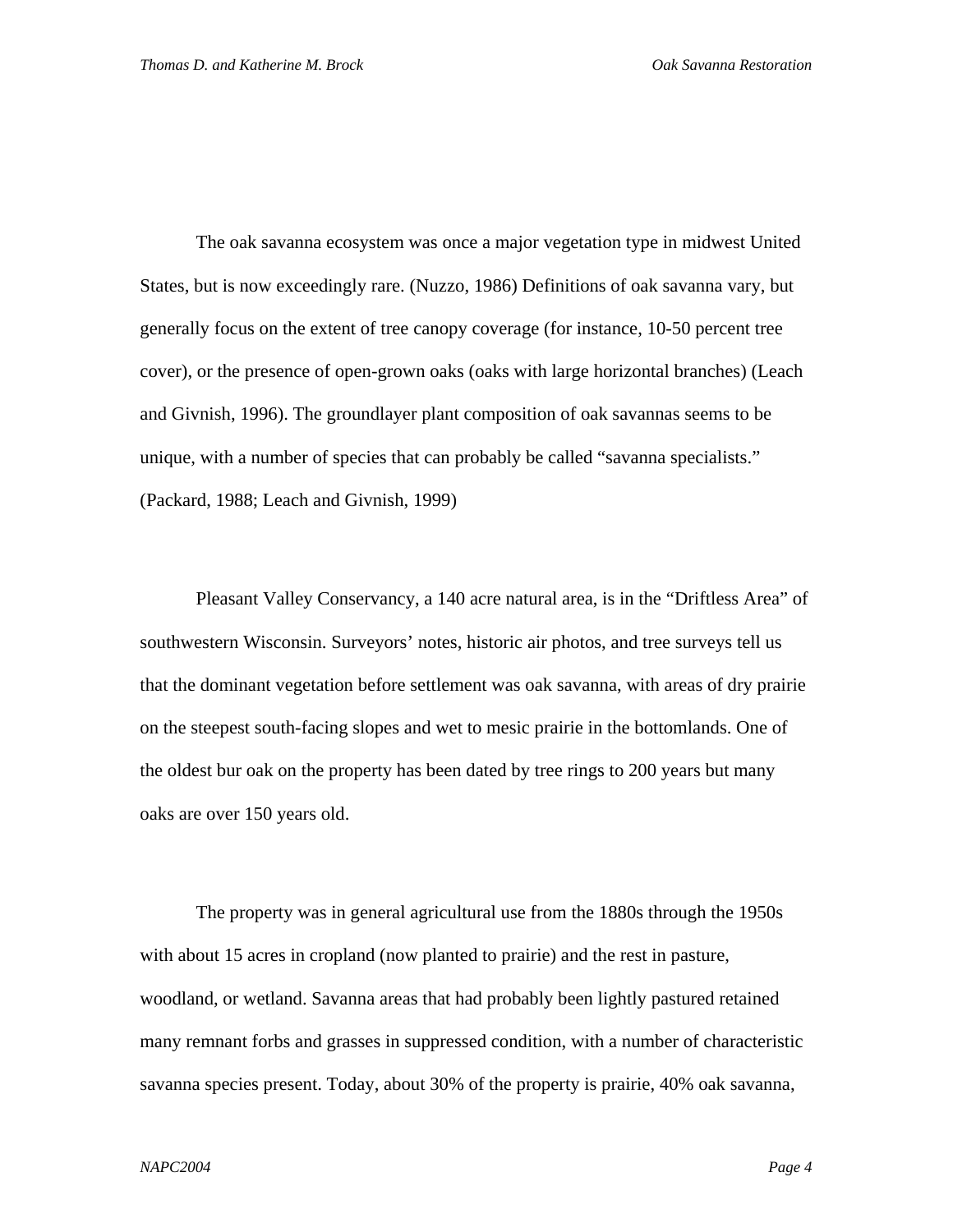and 40% oak woods. Extensive restoration work began about 1997, and has involved clearing of invasive shrubs and trees, controlled burns, and planting with seeds collected from remnants on the property or nearby.

## **Overall approach to savanna restoration**

The long-term goal of the restoration process is an unimpaired functioning ecosystem in which viable populations of native species are maintained (Healy and McShea, 2002). This includes not only oaks, but associated tree species, as well as an understory of native herbaceous savanna plants with occasional native shrubs. Also, a range of ages in the oaks is desirable, thus ensuring continued integrity of the savanna ecosystem.

Two types of oak savannas are present at Pleasant Valley Conservancy, one dominated by white-oak (*Quercus alba*) and the other by bur oak (*Quercus macrocarpa*). In general, the bur oak savannas are on the ridge tops (dolomite bedrock) and the white oak savannas are on the slopes (sandstone bedrock), although there is some intermixture. In both savannas, black oak (*Quercus velutina*), shagbark hickory (*Carya ovata*) and black cherry (*Prunus serotina*) are significant but minor components. Basswood (*Tilia americana*) and hackberry (*Celtis occidentalis*) are also occasionally present. Several native shrubs that would have been components of the original savanna are also present: hazelnut (*Corylus americana*), choke cherry (*Prunus virginiana*), nannyberry (*Viburnum lentago*), elderberry (*Sambucus canadensis*), and juneberry (*Amelanchier arborea*).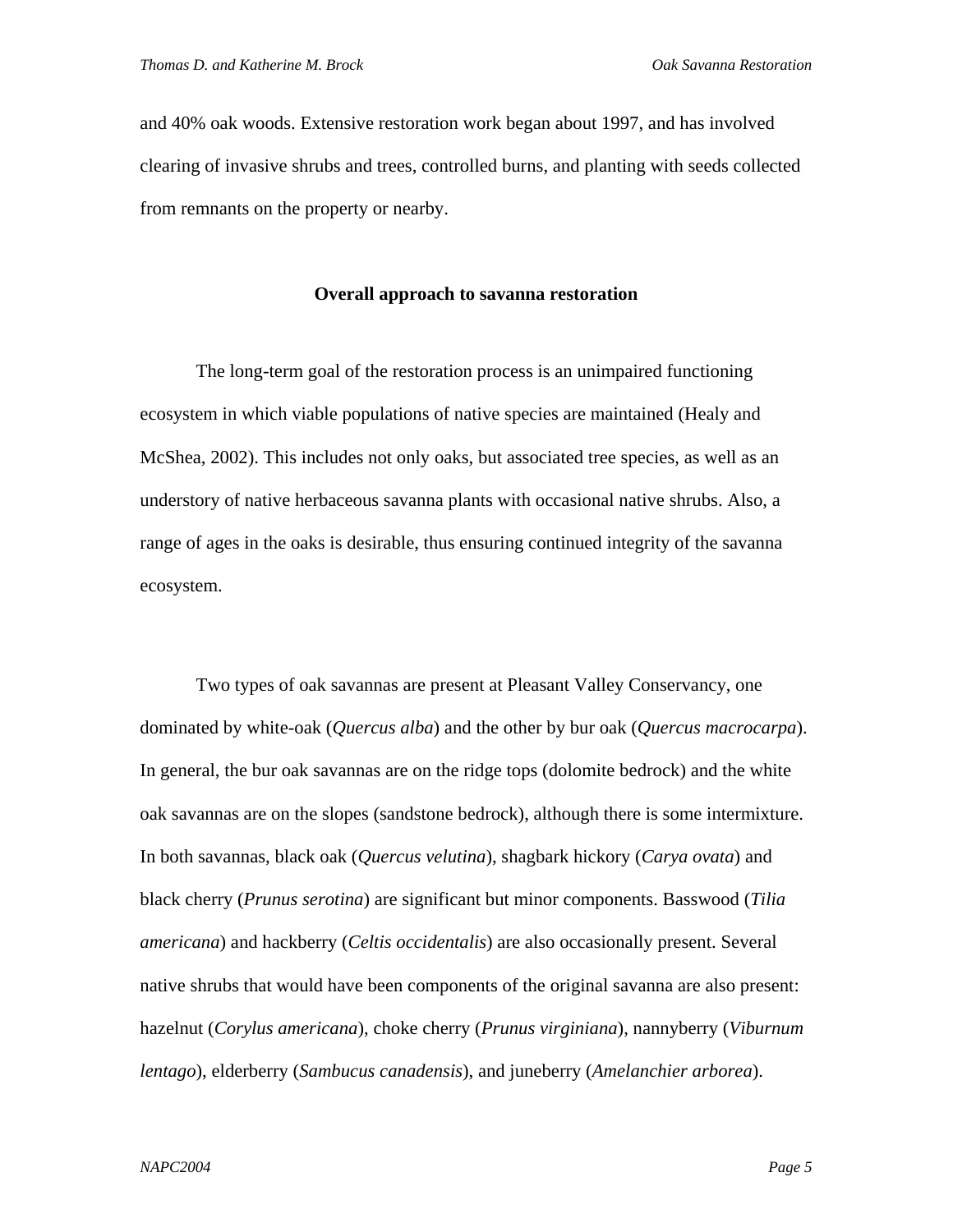Although these shrubs are relatively fire-sensitive, they generally have the ability to resprout quickly, and in the original savanna would probably have remained as minor components (depending on the fire-return interval).

When restoration began, both savanna types contained large, typical open-grown oaks but were heavily degraded. The understory contained dense stands of invasive shrubs, primarily honeysuckle (*Lonicera sp*.), buckthorn (*Rhamnus cathartica*), and prickly ash (*Xanthoxylum americanum*). Two fire-sensitive tree species that would not have been part of the original savanna had often invaded, and in some areas were present in large populations: black walnut (*Juglans niger*) and slippery elm (*Ulmus ruber*).

A decision was made to remove all black walnut and slippery elm and to remove any black oak or shagbark hickory trees that were crowding open-grown bur or white oaks. Black cherry, basswood, and hackberry are not as invasive as walnut and elm and were only removed when they were crowding open-grown oaks or were present in larger amounts.

#### **Brush removal**

Much of the initial restoration work involved brush removal. All cut stumps were treated with herbicide, generally glyphosate (21% in water), to prevent resprouts. Herbicide used in this manner is effective at any time of year (Brock, 2004) This procedure was close to 100 percent effective but was most efficient when part of tree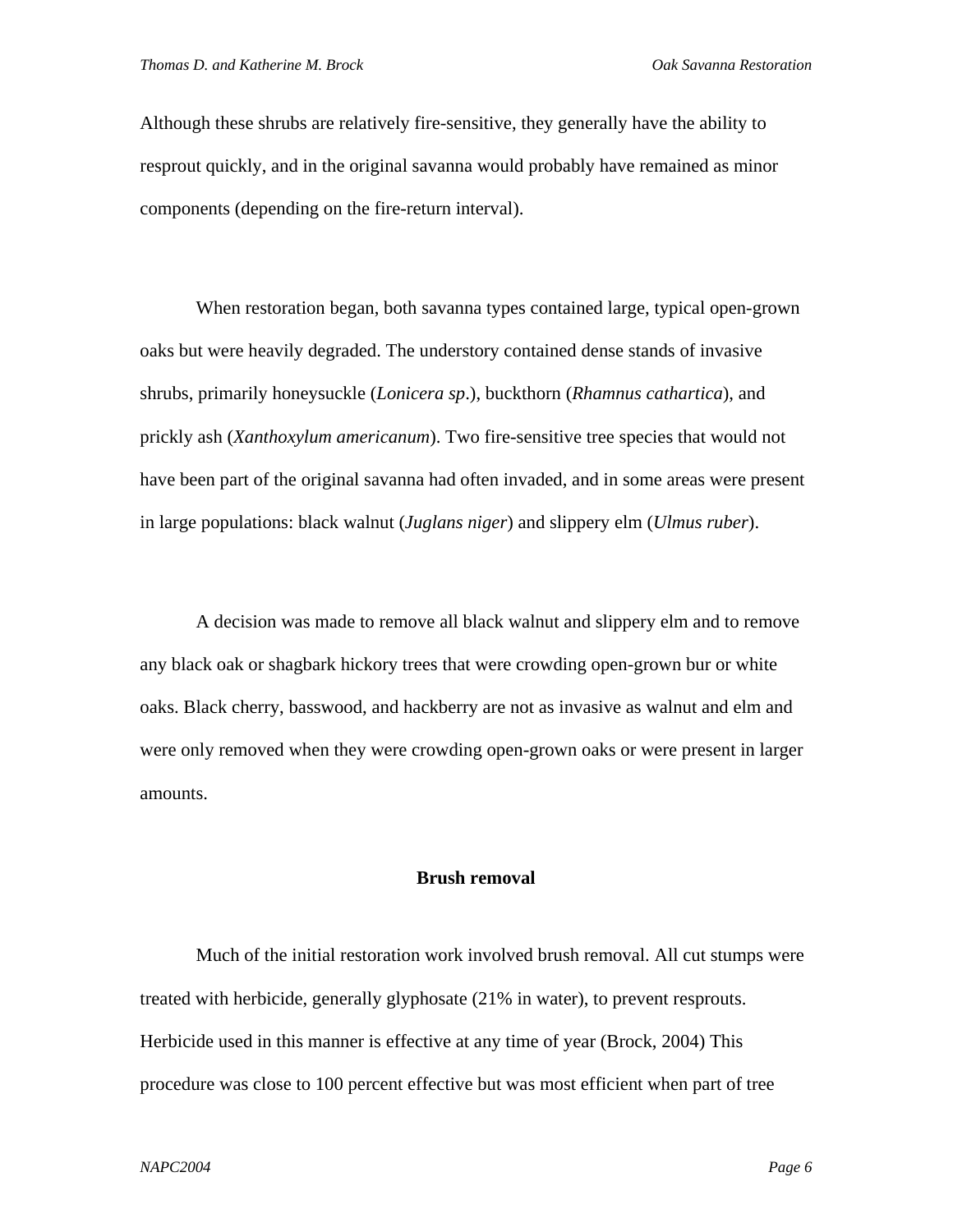removal activities on the same site. The cut brush provides an excellent base for the burn pile that is an essential part of the tree removal process.

Although cutting followed by herbicide treatment eliminated shrubs, there was always a seed bank in the soil. Despite annual burns, new seedlings of the invasive shrubs continued to appear. This problem was worse with buckthorn and honeysuckle than it was with prickly ash. Honeysuckle plants generally flower and set seed in their second year, so that it was essential to remove any new honeysuckle plants arising from the seed bank. New buckthorn plants do not flower and set seed until they are older, so that it takes some years after buckthorn are removed before new growth begins to again contribute to the seed bank.

With annual burns, competition from native herbaceous species should perhaps eventually eradicate these invasive shrubs. The principal effect of fire is to top-kill shrubs; the roots are not killed. After a burn, the above-ground plant parts may be dead, but in the next growing season new shoots quickly arise from the living roots. Another season of fire will kill these new shoots, but even after years of consecutive fire, invasive shrubs may remain a problem. To help suppress new woody growth, establishment of native herbaceous savanna vegetation to compete with the invasive shrubs should be done. (See below).

Because buckthorn is allelopathic (Seltzner and Eddy, 2003), it may be several years after a heavy buckthorn infestation has been removed before native species will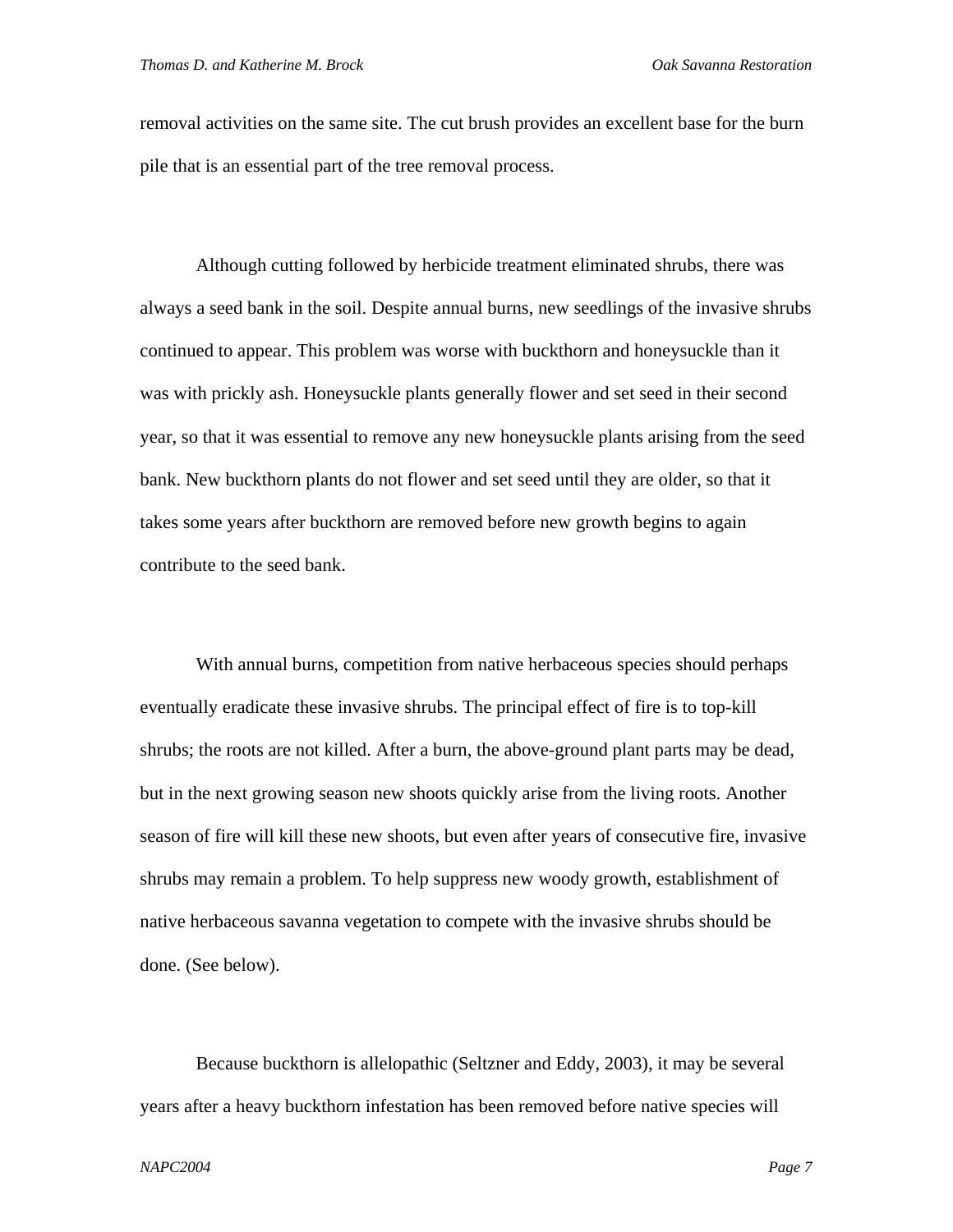become established. Several of our savanna areas were essentially "buckthorn deserts" in the first two years after eradication, despite extensive seeding with native species, but a good groundcover was eventually established.

### **Tree removal**

The goal of savanna restoration is to create an open tree canopy (10-50% cover). The goal of tree removal is not to generate trees for market, but to restore the land to its former state. Although it may be possible to have some economic return from the cut trees, this should only be done if it can be ensured that damage to the habitat will not occur. Loggers operate with a different rationale than restoration ecologists. Slash that a logger might leave is often not compatible with the restoration process and logging trucks and skidders may damage fragile topsoil layers.

Removal of woody plants is best done in the winter, preferably when there is snow on the ground. Selection of personnel is important. The workers should be able to identify the various tree species in winter and should be careful when felling trees to be certain that they will not damage nearby trees that are to remain. Although wheeled vehicles are essential for tree bole removal, they should only be permitted when the ground is frozen solid (preferably with some snow cover). If tree removal is not to occur, the logs must be cut in lengths short enough for a person to toss them on a fire. We prefer to have a manager on the site when tree cutting is being carried out. This person can be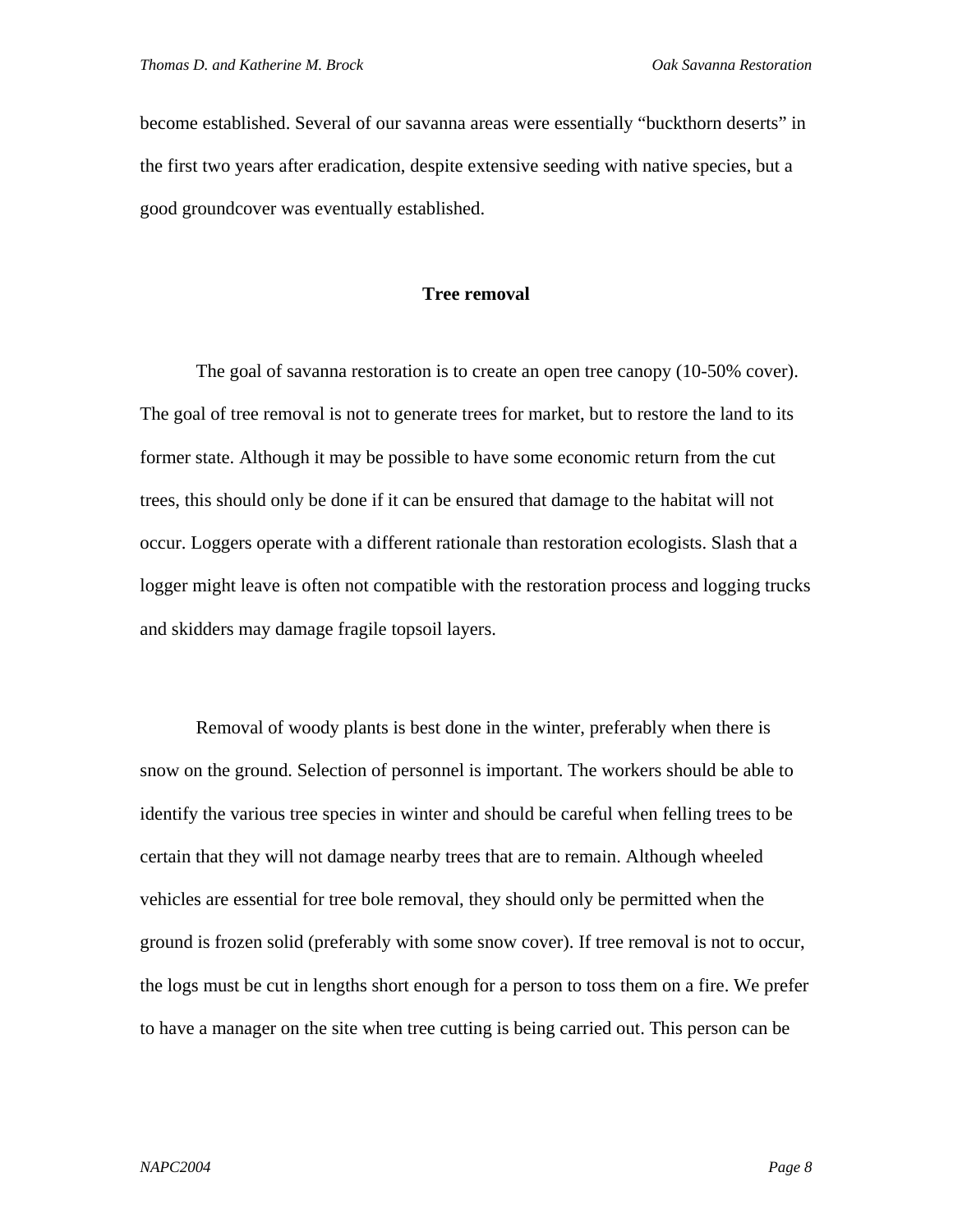treating cut stumps with herbicide or tending a burn pile while at the same time monitoring the tree-cutting personnel. Once a tree is cut it is gone forever!

Tree removal is a slow and expensive operation. As an example, a 2.1 acre savanna was cleared by six people in one week (240 hours). This is over 114 hours/acre, a not insignificant expense. The actual cost will depend upon the labor costs in the area under restoration. If the average hourly cost for labor is \$25, the total cost for this 2.1 acre parcel would be \$6000, or about \$2860 per acre. The cost per acre on a larger parcel could conceivably be less. Also, clearing on a level site should be faster than on a slope. The trees cut are summarized in Table 1. As seen, most of the trees cut were walnuts or elms. In addition to the tree cutting summarized in Table 1, there was a lot of honeysuckle and prickly ash on this site that was also removed at the same time. Twenty of the walnuts were large enough to be saw logs. Since these were on relatively level ground, and there was good snow cover, they were accessible and could be moved to the town road using a skidder installed on the back of a small tractor. These logs were donated to a nonprofit group and were hauled to a nearby mill for sawing into lumber. Most of the smaller cut logs were donated to neighbors, who cut them up and removed them for fire wood. Again, it is important to monitor those removing fire wood to ensure that they are not damaging the soil surface.

# **Use of fire**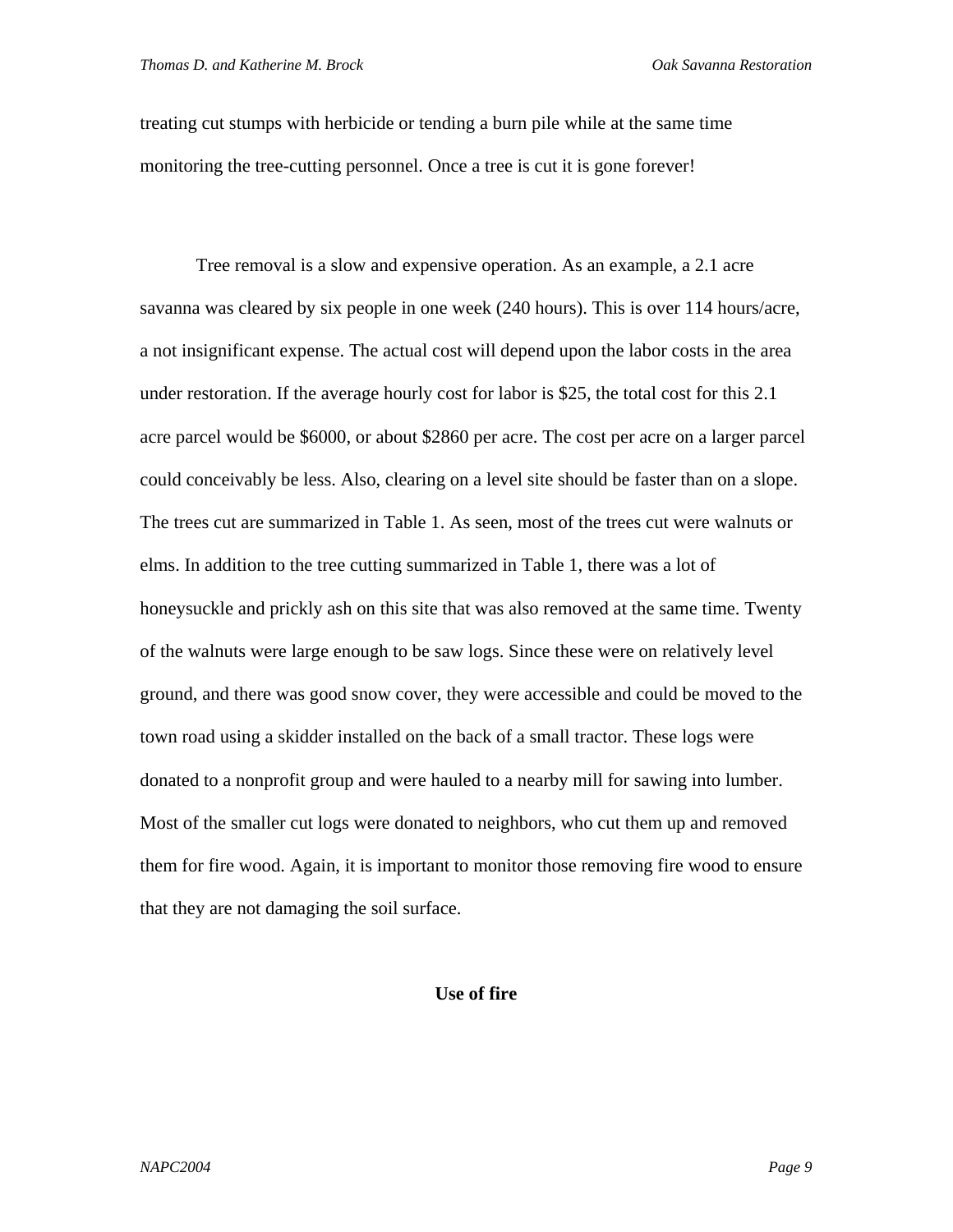Fire plays an important role in the maintenance of the oak savanna ecosystem (Curtis, 1959; Dey, 2002)., Fire was used frequently even after European settlement. (According to personal communication from William Aeschlimann, a nearby retired dairy farmer, the hills in our area were burned every spring.) Historic photographs show that the south and west slopes of these hills were open (Jones, McGraw, Reierson, Sorkin, and Wade, 1936). At present, all these open areas have become closed, either with red cedar or with invasive shrubs. Air photos from 1937, 1940, and 1949 (Soil Conservation Service) show that the south-facing slope of Pleasant Valley Conservancy was an open savanna, presumably because it was frequently burned.

Farming stopped at Pleasant Valley Conservancy about 1955, and subsequent air photos show the savanna areas gradually filling in with trees. By 1997, when we began restoration, the south-facing slope was almost completely wooded, except for a few isolated areas where some common prairie grasses and forbs still existed in scattered amounts. The lower slope had very few open-grown oaks, but the upper slope had trees typical of a savanna. Once the undesirable woody vegetation was removed, fire was introduced. In the first years, burns were very spotty, but hand-seeding and annual burning brought back prairie and savanna vegetation capable of carrying a fire. Since year four, burns have been very successful.

We have burned our oak savannas in both spring and fall, but the fall is often the best time. A lot depends upon rainfall and temperature, and since the leaf litter is the major fuel, on leaf fall. In our area, bur oaks begin to lose their leaves in mid October and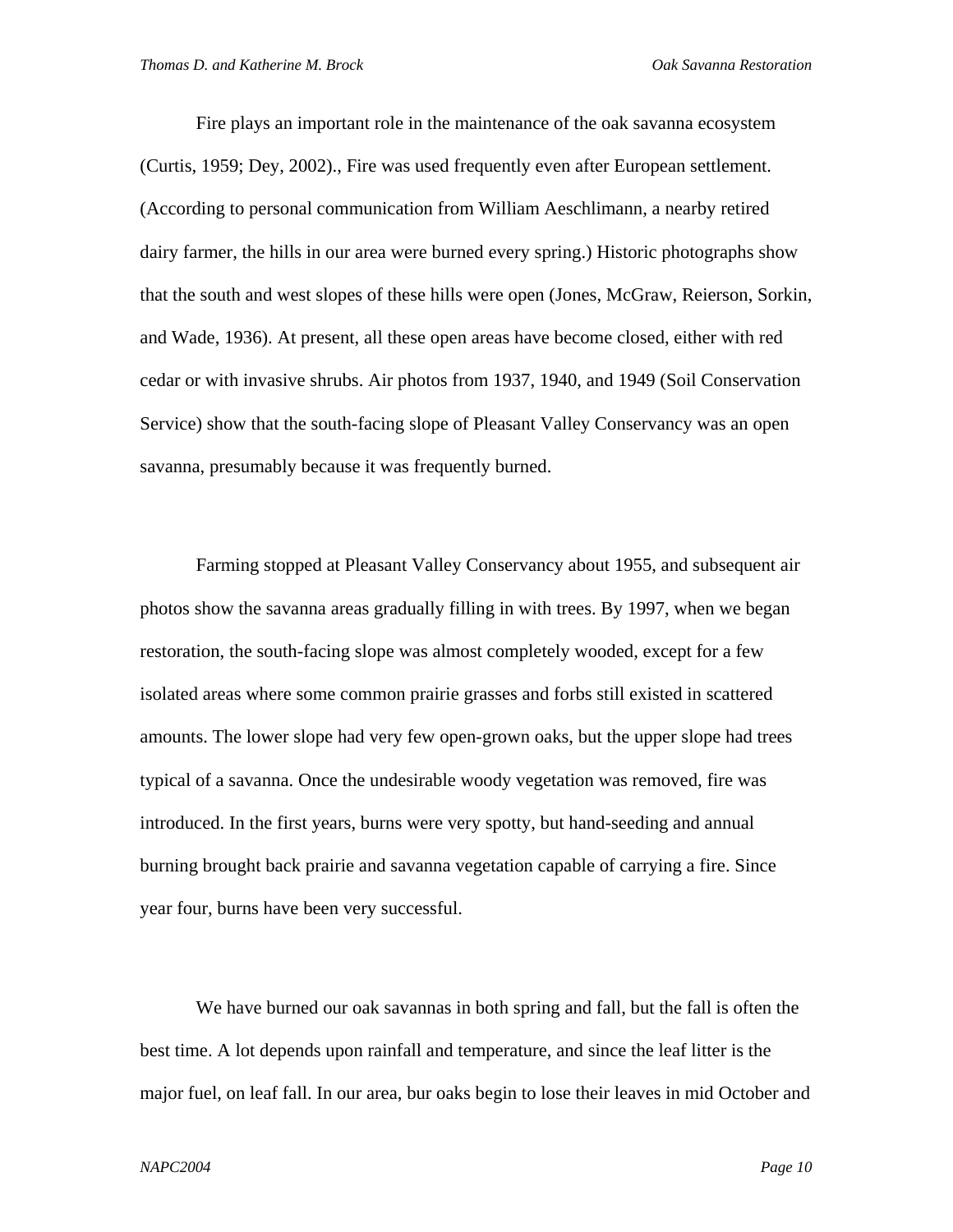by the end of the month, or in early November, most of the leaves are on the ground. Leaves remain longer on white oaks, and some leaves stay on the tree through the winter. To do a fall burn in our white oak savanna areas, we wait until most of the white oak leaves are down, which is usually mid-November. The savanna fire is a low-intensity fire that moves slowly through the leaf litter.

Savanna burns are much more difficult to do than prairie burns, because there is a lot more preparation necessary before a burn can begin, and mop-up after the burn takes a lot more time. Once a prairie is burned, it takes very little time to ensure that the fire is out and it is safe to leave. A savanna almost always has standing dead trees that can easily catch fire. A standing dead tree can act as a chimney, carrying the fire from the ground into the upper parts of the tree. Such a "smoker" cannot be left to burn, even if there is nothing around to catch fire, because changes in wind may blow sparks into distant parts. (We leave our dead trees standing as habitat for wildlife.)

The best way to deal with a standing dead tree is to prevent it from catching fire in the first place. This means making a wide leaf- and stick-free zone around each tree. We first cut any vegetation next to each trunk with a gasoline-powered brush cutter, using a plastic blade (Stihl, Polycut) to prevent damage to the trunk. This is followed by a gasoline-operated leaf blower which creates a vegetation- and leaf-free zone. In addition to dead trees, we also remove flammable materials around the relatively fire-sensitive white oaks. The purpose is to lessen the chance of fire scaring, which could eventually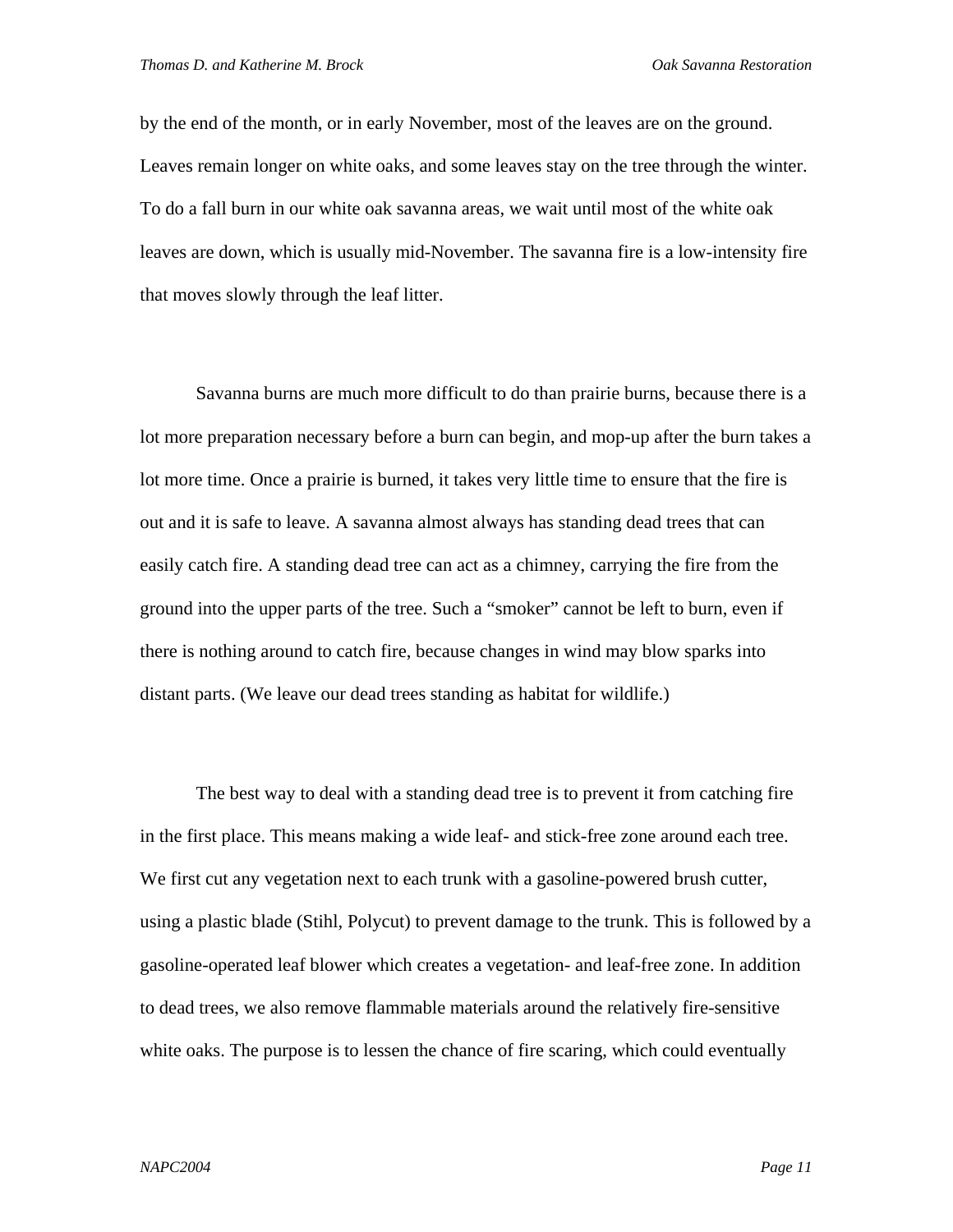leave the tree susceptible to disease. It may take a whole day to "fire-proof" all trees on our ridge-top savanna.

Savannas often have a lot of dead branches or even whole logs on the ground. These logs can block the progress of fire. If the fire does not carry well through the unit, because of dead logs or other reasons, it is essential to walk into the unburned area with a drip torch and restart the fire (a technique called "stripping"). Often one has to strip the burn unit extensively, walking back and forth with the drip torch, igniting the unit over and over again. Again, this is in contrast to a prairie burn, where once the black lines are set and the head fire is started, it is usually possible to just stand back and watch.

## **Bramble control**

A major problem in oak savanna restoration is the control of brambles (*Rubus spp*, mainly raspberry and blackberry). Brambles are a minor component of the degraded savanna, but once the habitat is opened up and light reaches the forest floor, brambles can grow rampantly. Although our brambles are native, we still consider them undesirable because they tend to take over the savanna.

Brambles are biennials but have a perennial root system. The bramble plant is topkilled by fire, but the roots send up new shoots the next growing season. Since flowers only develop on the second year shoots, annual fire will keep brambles from setting seed, but we have not succeeded yet in eradicating brambles by annual burns. It is possible that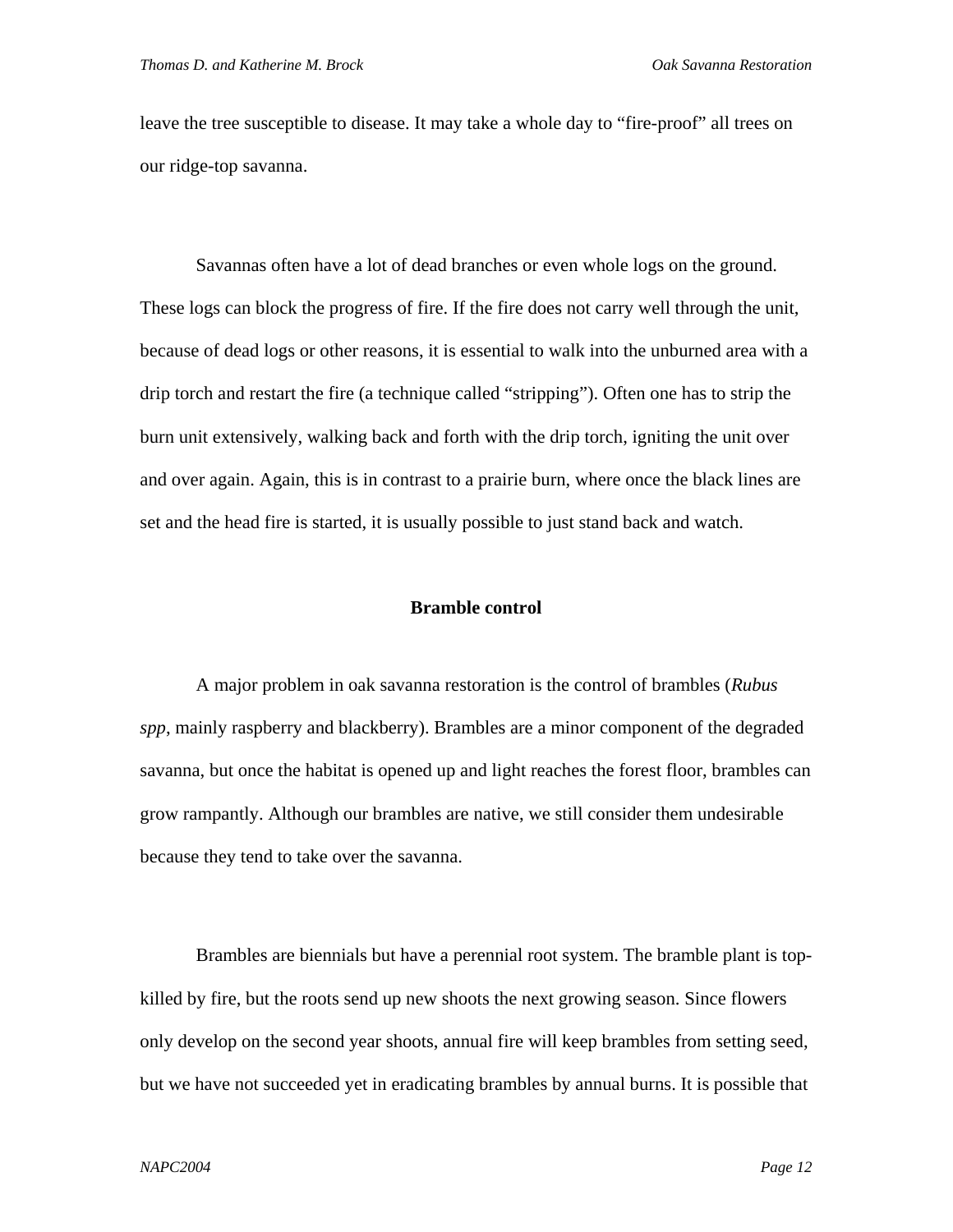if annual burning is continued long enough, the bramble plant would eventually be eliminated, especially if herbaceous savanna species became established.

One additional procedure to aid in bramble control is to cut the plants in midsummer, at flowering time. At this time of year, most of the nutrients are in the stems, and if these are severed the roots will be starved. We have found this procedure to be helpful, although it does not completely eliminate the brambles. Complete elimination of brambles from an area requires the use of herbicide. A successful approach is to cut every living bramble cane and treat the cut stem with 21 percent aqueous glyphosate. Although laborious, this procedure is quite effective and can be done any time of the year, including winter. We have used this approach primarily on areas of high priority or high visibility. A second approach is basal bark treatment of bramble canes with triclopyr (Garlon  $4^{\circledR}$ , 15% in a hydrocarbon oil; Diluent Blue<sup>\off{0}</sup>). A sponge-type applicator can be used. In order to avoid damage to other plants from the volatile triclopyr, this technique should only be done in the winter. To achieve eradication, every cane must be treated.

A third approach, which may be effective after a controlled burn, is an early spring treatment with fosamine (Krenite®, 1.2% aqueous). In our area, by mid-May, bramble plants have formed rosettes of leaves adjacent to the fire-killed stems. These rosettes are killed quickly by the herbicide and disappear within a week or so. If sprayed carefully, damage to nearby desirable plants can be avoided. (The manufacturer's literature on Krenite<sup>®</sup> implies that the herbicide should be used only on fully grown plants in the late summer or early fall. However, we have found that small plants early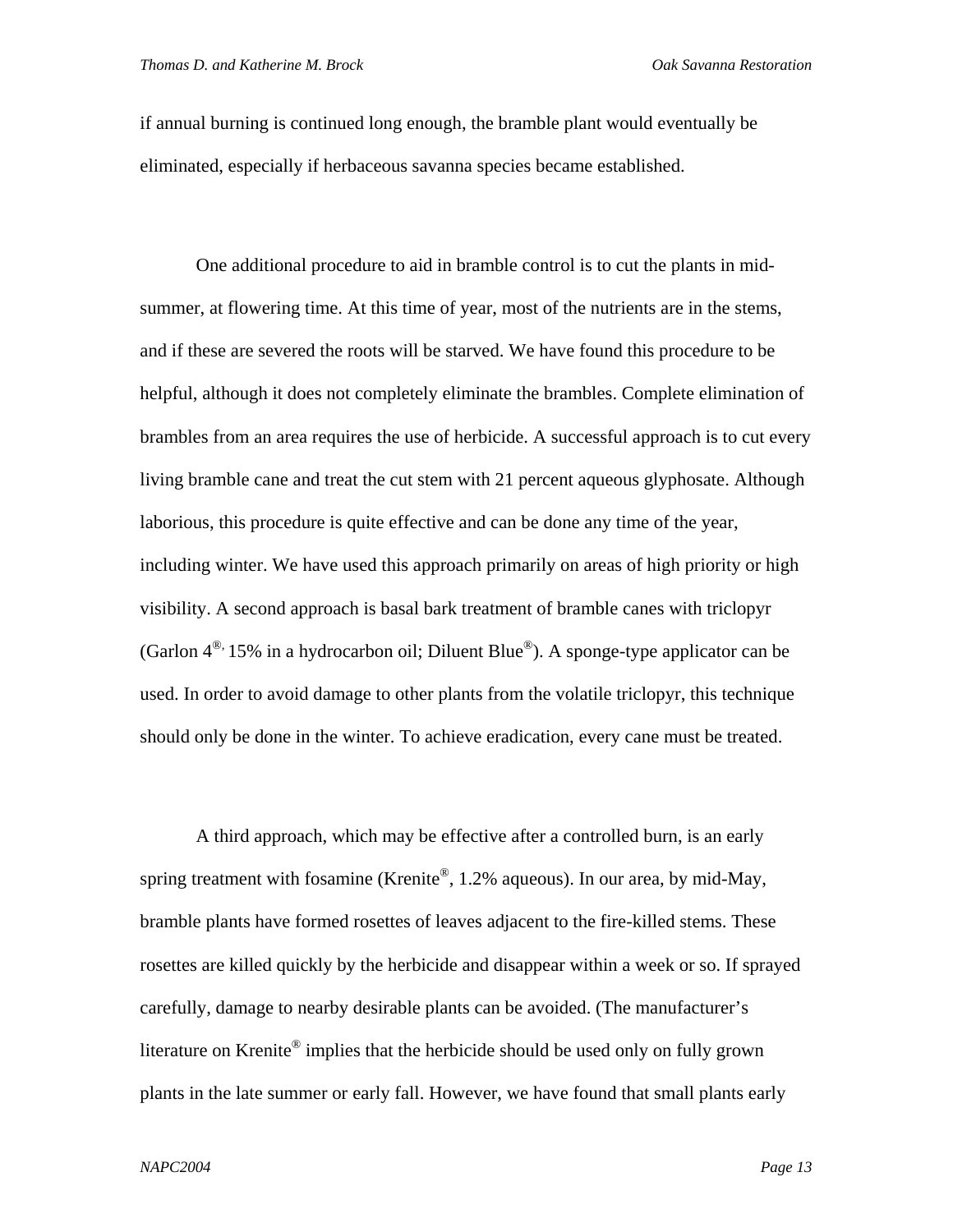spring are very sensitive and die quickly.) Since brambles grow very rapidly in the early spring, the habitat must be carefully monitored and treatment carried out as soon as the rosettes have four or five leaves.

*Rubus* always has an extensive seed bank, so that effective bramble control requires reseeding with herbaceous savanna species, since competition from other plants is an important factor in keeping brambles from becoming reestablished.

## **Handweeding**

An essential part of savanna restoration is careful handweeding of areas in the years immediately following clearing. Opening up an area to increased sunlight is virtually a guarantee that invasive plants will flourish. Many of these are the same plants encountered during prairie restoration, such as sweet clover (*Medicago spp.*), wild parsnip (*Pastinaca sativa)*, mullein (*Verbascum thapsus),* and bull thistle (*Cirsium vulgare*). Although generally present in smaller numbers in savannas than in restored prairies, they still must be dealt with. Careful surveys at least weekly (preferably more often) during the growing season are necessary to discover and pull these weeds.

### **Savanna remnants**

We were fortunate at Pleasant Valley Conservancy that a number of characteristic savanna species had maintained populations throughout the years (Table 2). Once the savanna was opened up, we were able to find them, either because they were now more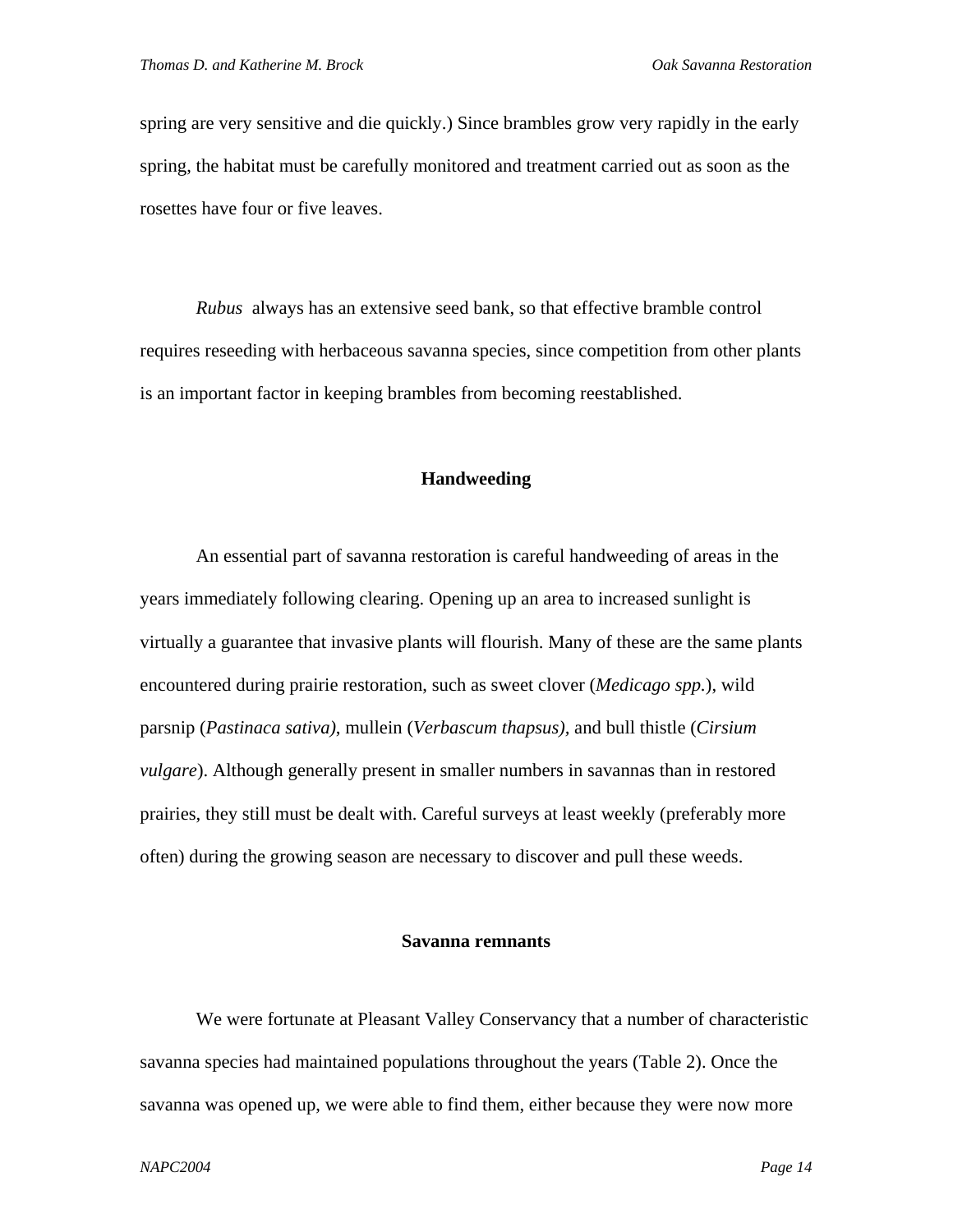visible or because they had increased in population size. Several species of more than usual interest should be mentioned.

*Dodecatheon meadii* (shooting star) has developed in almost all of our cleared white-oak savannas. Most plants of this species also flower and set seed. Presumably, this species had been growing vegetatively in the deep shade and proliferated in the increased light.

*Asclepias purpurascens* (Purple milkweed) is on the State Endangered list. This handsome plant, a characteristic savanna species, was presumably present in the savanna but "hidden" among all the brush. Removing the brush and burning brought it out. We initially saw it in 1998 in one of our white oak savanna areas and as further areas were cleared, it was found elsewhere. It is never common, and some plants do not flower, making them particularly hard to find. Using permanent markers, plants have been followed over a number of years. Some years a plant does not appear, but then shows up again the following year. Some years flowers occur, but the next year only vegetative plants are present. Only in two years (2001 and 2004) have we obtained seed pod formation. In 2001 seeds were collected and seedlings raised which were set out the following year. Some of these plants have survived in the wild but have not yet grown to substantial size.

The related plant, poke milkweed (*Asclepias exaltata*), has also developed in our restored savannas. Uncommon, but more prevalent than *A. purpurascens*, its flowering is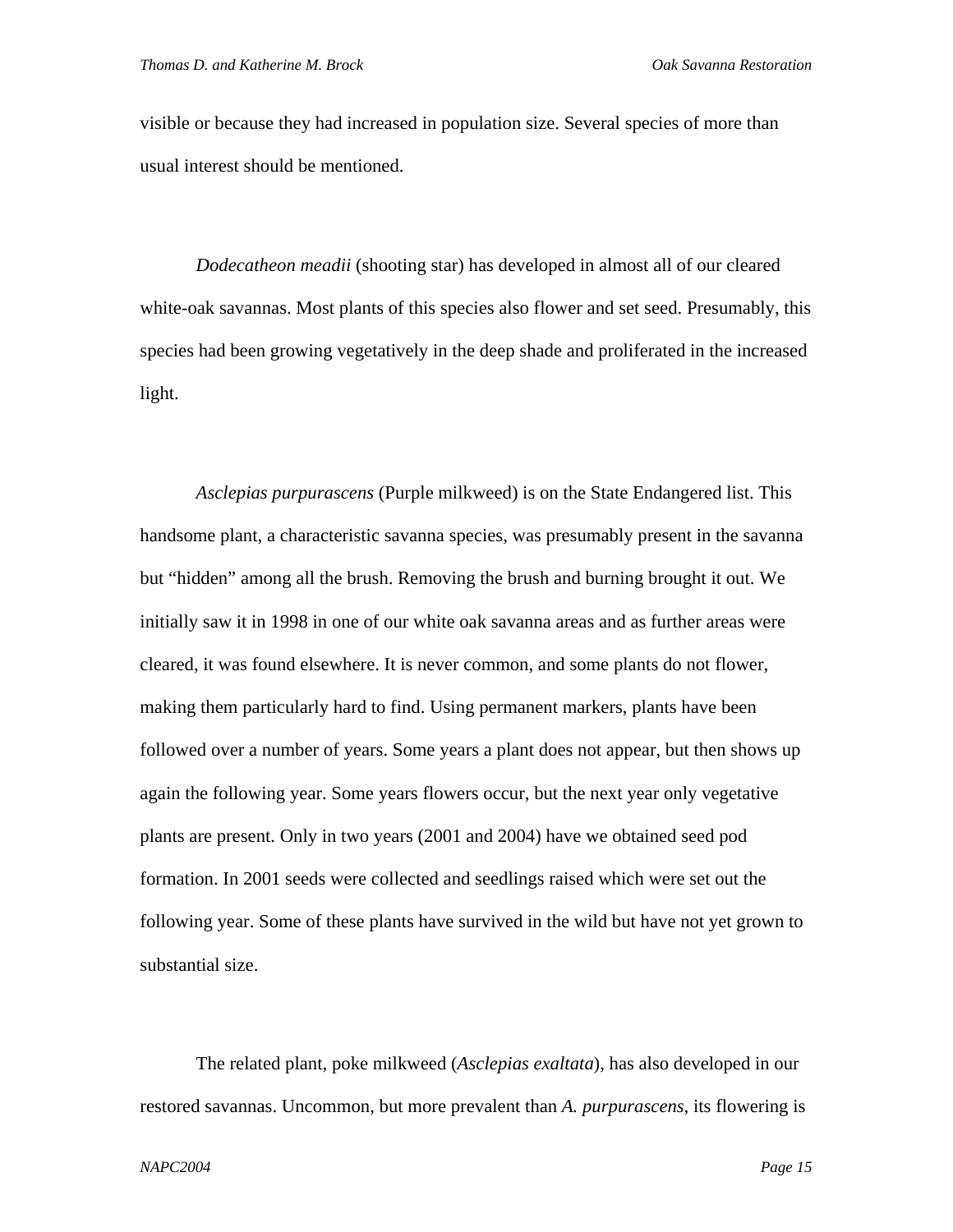never consistent, but we have had more success with seed set with this species than with *A. purpurascens*.

*Eupatorium sessilifolium* (Upland bonesetis listed as Threatened in Wisconsin. So far, we have found it growing in only one small area of one of our bur oak savannas. It generally flowers and sets seeds, but we have been so-far unsuccessful in attempting to raise plants.

### **Introduction of savanna species by seed**

An important part of oak savanna restoration is the introduction of savanna forbs and grasses that would originally have been present but have disappeared over the years of neglect. All of our introductions have been with seed collected from nearby remnants, or from other Dane County sites within less than 20 miles of the Conservancy.

During our seed collecting work, we have kept careful records of seed collecting dates. These dates have been published (Brock and Brock, 2003). Although the dates are for the Dane County area, they should be useful throughout southern and southwestern Wisconsin, as well as Northern Illinois and eastern Iowa.

We preferably plant seed after controlled burning, either in the fall of the year it is collected, or, at latest, in the next spring, depending on when the burn was carried out. Burning creates open and bare areas where seeds can take root. Volunteers involved in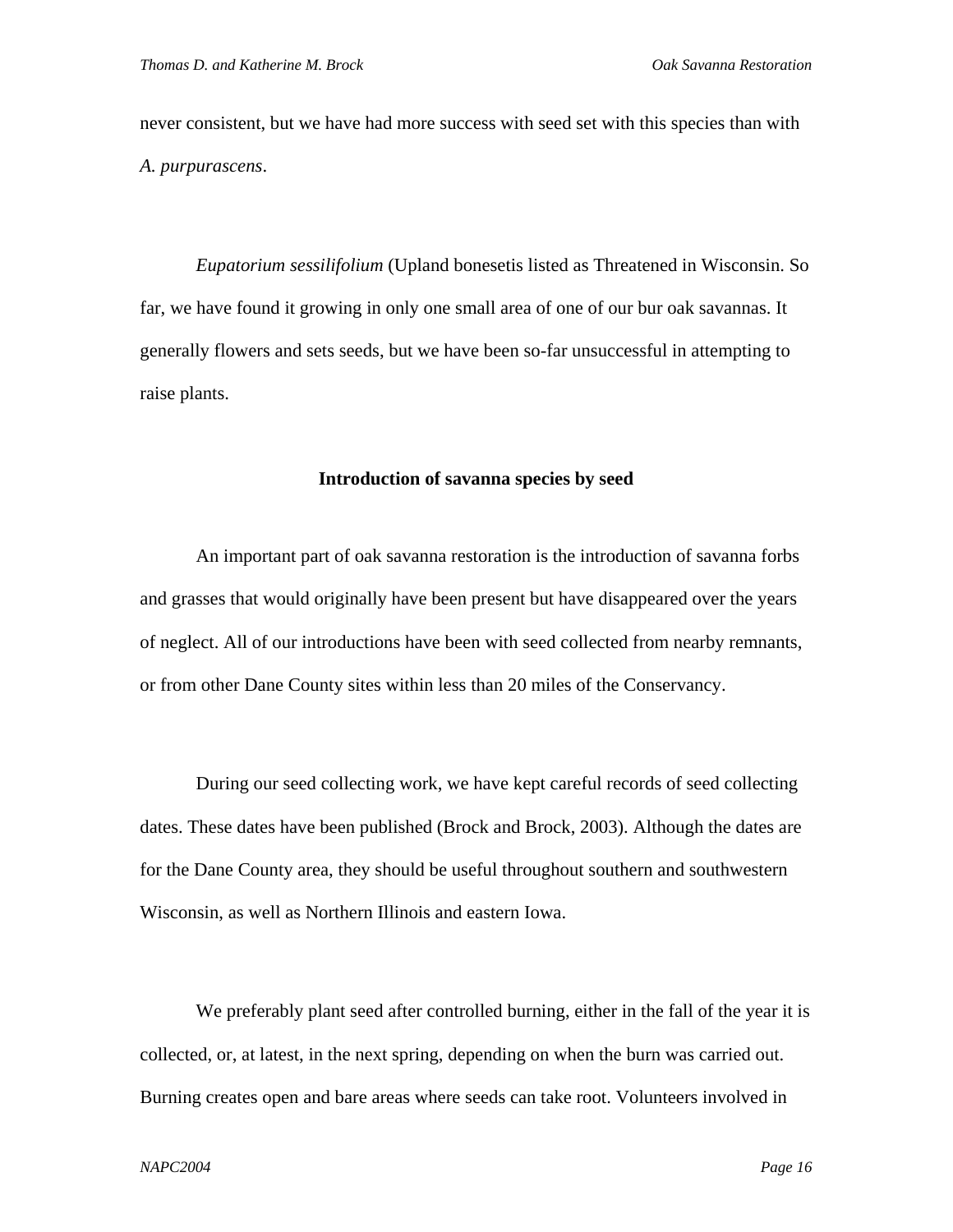seed planting are instructed to plant primarily in these open areas. Seeding rates are based on the publication of Henderson (1998). (Although this publication concerns prairie restoration, many savanna species are included, especially for those targeted for mesic prairies.)

## **Successful Introductions**

We have had excellent success with the establishment of various savanna grasses in newly cleared areas, especially *Elymus hystrix* (bottle brush grass), *Elymus villosus*  (silky rye), *Elymus riparius* (woodland rye), and *Bromus pubscens* (woodland brome). The first two were already present in remnants on the property, and the third came from a nearby roadside. These cool-season (C3) grasses begin to develop earlier in the year than the C4 prairie grasses, and are usually in full flower by mid July. We collected seed and hand-planted them on other savanna areas as they were restored. We have continued to spread these grasses and they are now widespread on the Conservancy. Because they are moderately cool-season grasses, they get a head start over brambles and invasive shrub resprouts, thus helping us to keep these latter plants in check. They also help to carry fire during savanna burns.

In addition to the savanna species that were present at the time restoration began, we have also had considerable success in introducing new species that are characteristic of the oak savanna habitat. All of these species have been collected from nearby locations, primarily roadsides. A number of species were collected from the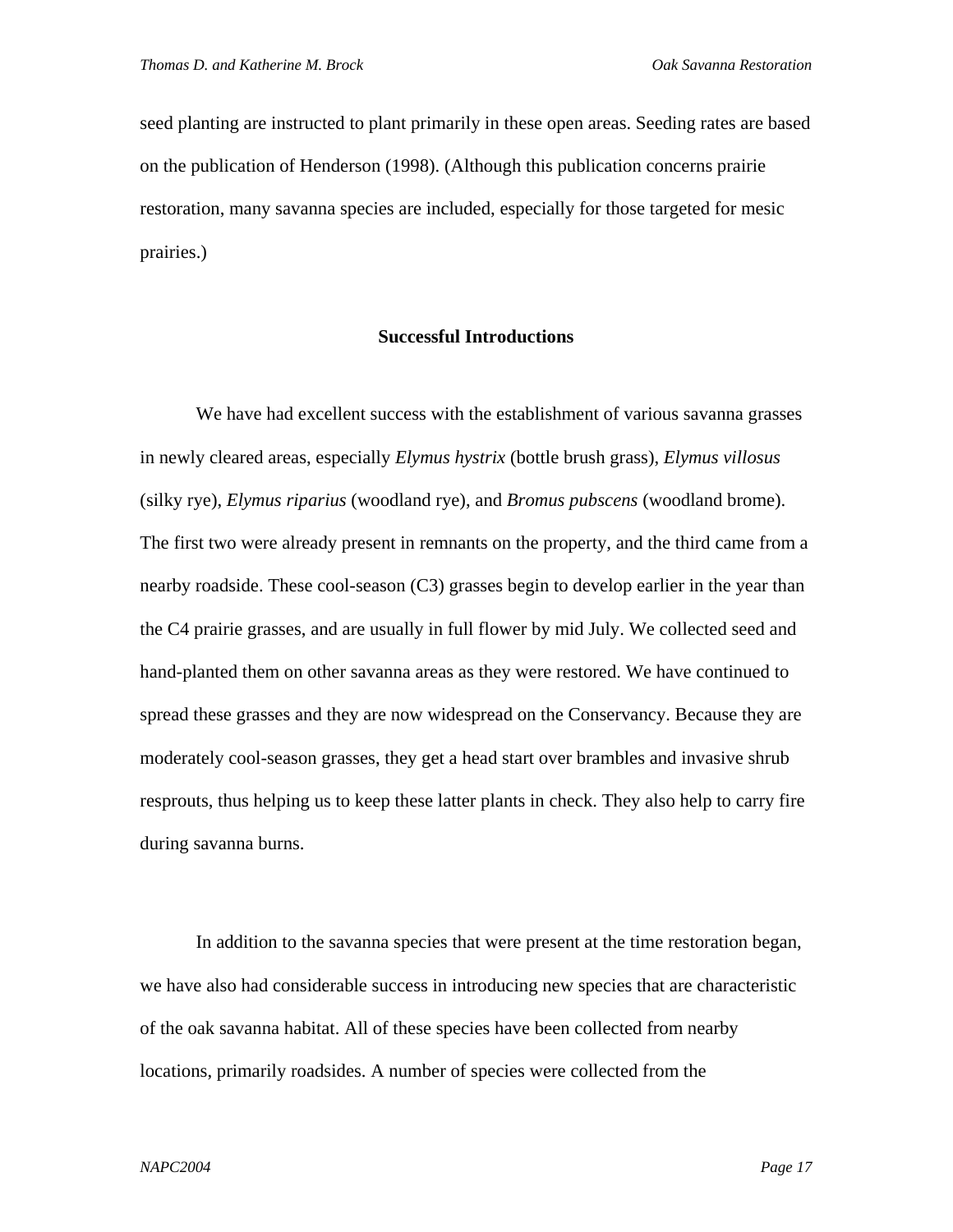approximately 2500 feet of roadside on Dane County Highway F which is owned by Pleasant Valley Conservancy. This roadside is actually a high-quality remnant. Most of the *Zizia aureus* (golden Alexander), *Aster sagittifolius* (arrow-leafed aster), and *Veronicocastrum virginicum* (culver's root) came from there. *Elymus riparius* (riverbank rye) and *Bromus pubescens* (woodland brome) came from a roadside about a mile away. *Agastache nepetoides* (giant yellow hyssop) and *Eupatorium purpureum* (woodland brome), both of which are now well established at Pleasant Valley Conservancy, came from Dane County sites about 20 miles away. *Agastache neptoides* (Giant yellow hyssop) is listed as Threatened in Wisconsin. It was not found on the Conservancy but was introduced from seeds collected elsewhere in Dane County. It has thrived well and is now quite common in all of our savanna areas. Another savanna species, *Aureolaria grandiflora,* has also been introduced. This plant is said to grow hemiparasticially on oaks, and was planted under the drip line of large oak trees. So far, we have only five locations where single plants of this species are growing, but we expect further development over the next few years.

Lists of species typical of oak savannas have been published (Bray, 1960; Leach and Ross, 1955; Bader, 2001). The Atlas published by Cochrane and Iltis (2000) is an excellent resource for assessing the significance of a particular species in a remnant.

A more detailed presentation of the restoration activities at Pleasant Valley Conservancy can be found at our web site: http://www.savannaoak.org.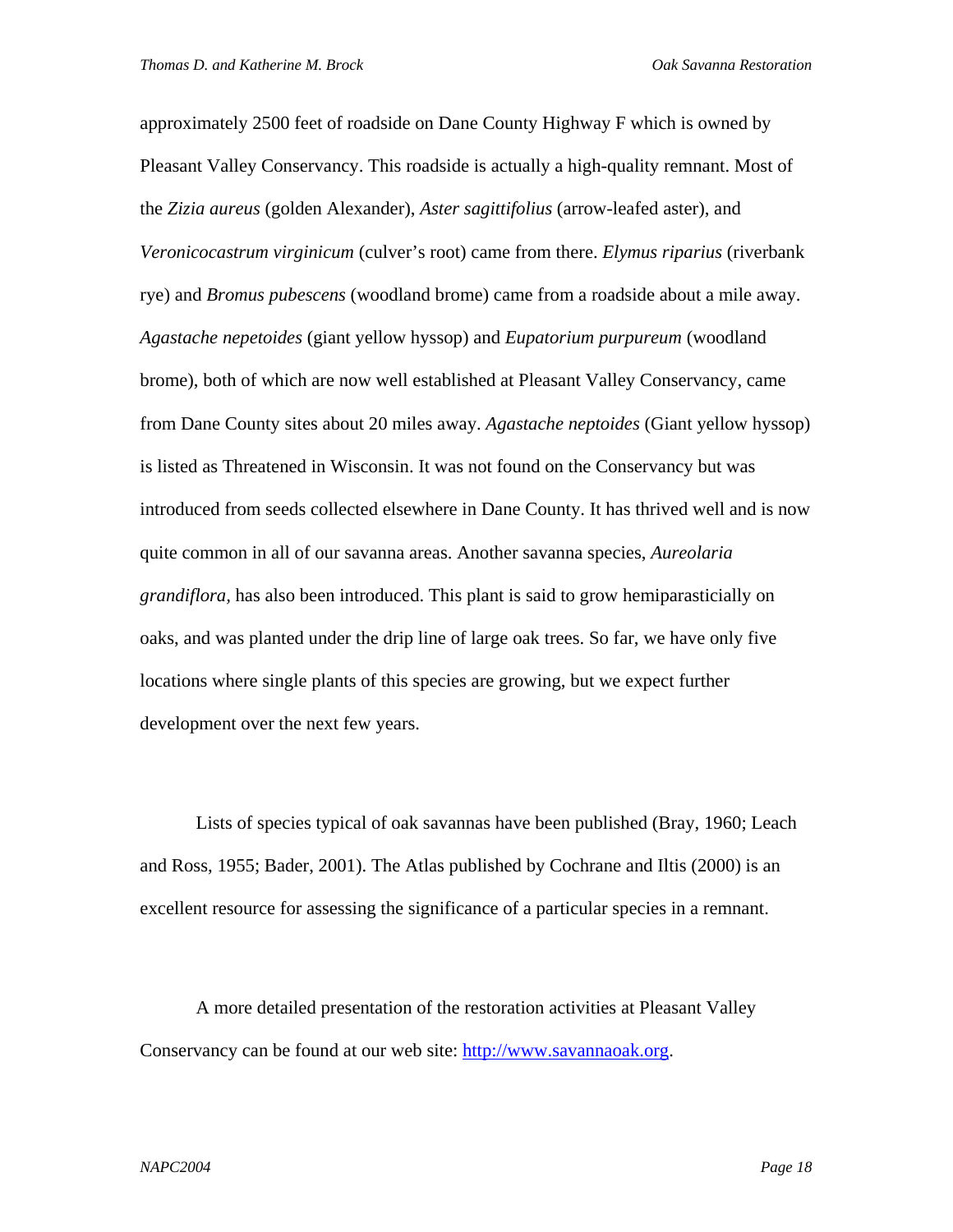## **References**

Bader, Brian J. 2001. Developing a species list for oak savanna/oak woodland restoration at the University of Wisconsin-Madison Arboretum. *Ecological Restoration* 19: 242-250.

Bray, J. Roger. 1960. The composition of savanna vegetation in Wisconsin. *Ecology* 41: 721-732.

Brock, Thomas D. and Brock, Katherine M. 2003 Seed collecting dates of oak savanna species in southern Wisconsin. *The Prairie Promoter* 16: 7-9.

Brock, Thomas D. 2004. Use of herbicide in the eradication of honeysuckle (Wisconsin). *Ecological Restoration* 22: 145-146.

Cochrane, Theodore S. and Hugh H. Iltis. 2000. *Atlas of Wisconsin Prairie and Savanna Flora.* Technical Bulletin No. 191, Wisconsin Department of Natural Resources, Madison, Wisconsin.

Curtis, John T. 1959. Savanna. pp. 325-351 in *The Vegetation of Wisconsin: An Ordination of Plant Communities*. University of Wisconsin Press, Madison.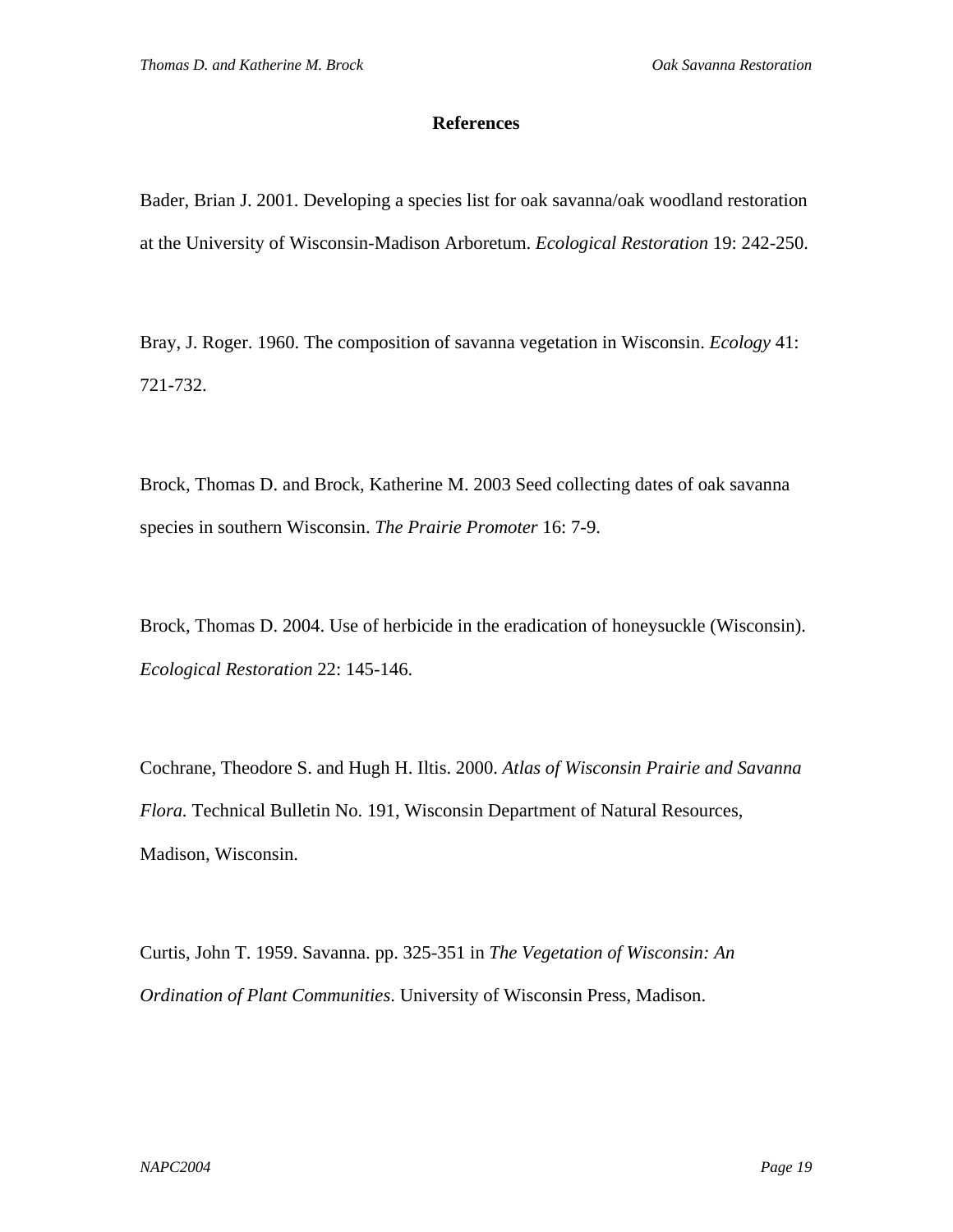Dey, Daniel. 2002. Fire history and postsettlement disturbance. pp. 46-59 in McShea, William J. and Healy, William M. (editors), *Oak Forest Ecosystems: Ecology and Management for Wildlife*, Johns Hopkins University Press, Baltimore.

Healy, William H. and William J. McShea (editors). 2002. *Oak Forest Ecosystems: Ecology and management for wildlife.* Johns Hopkins University Press, Baltimore.

Henderson, Richard A. 1998. *Plant Species Composition of Wisconsin Prairies. An aid to selecting species for plantings and restorations based upon University of Wisconsin-Madison Plant Ecology Laboratory Data.* Technical Bulletin No. 1888, Second Edition. Wisconsin Department of Natural Resources, Madison, Wisconsin.

Jones, Edith Seymour, McGraw, Charles F., Reierson, O.H., Sorkin, Naomi Ruth, and Wade, Dorothy Richman. 1936. Observations on the spring flora of a tract of land in the Driftless Area of Wisconsin. *Student Report for Botany 160 (for Norman Fassett)*. On file in the University of Wisconsin-Madison Herbarium.

Leach, M.K. and L. Ross. 1995. *Midwest Oak Ecosystems Recovery Plan: A Call to Action.* Midwest Oak Savanna and Woodland Ecosystems Conference, Springfield, Missouri, September 27, 1995.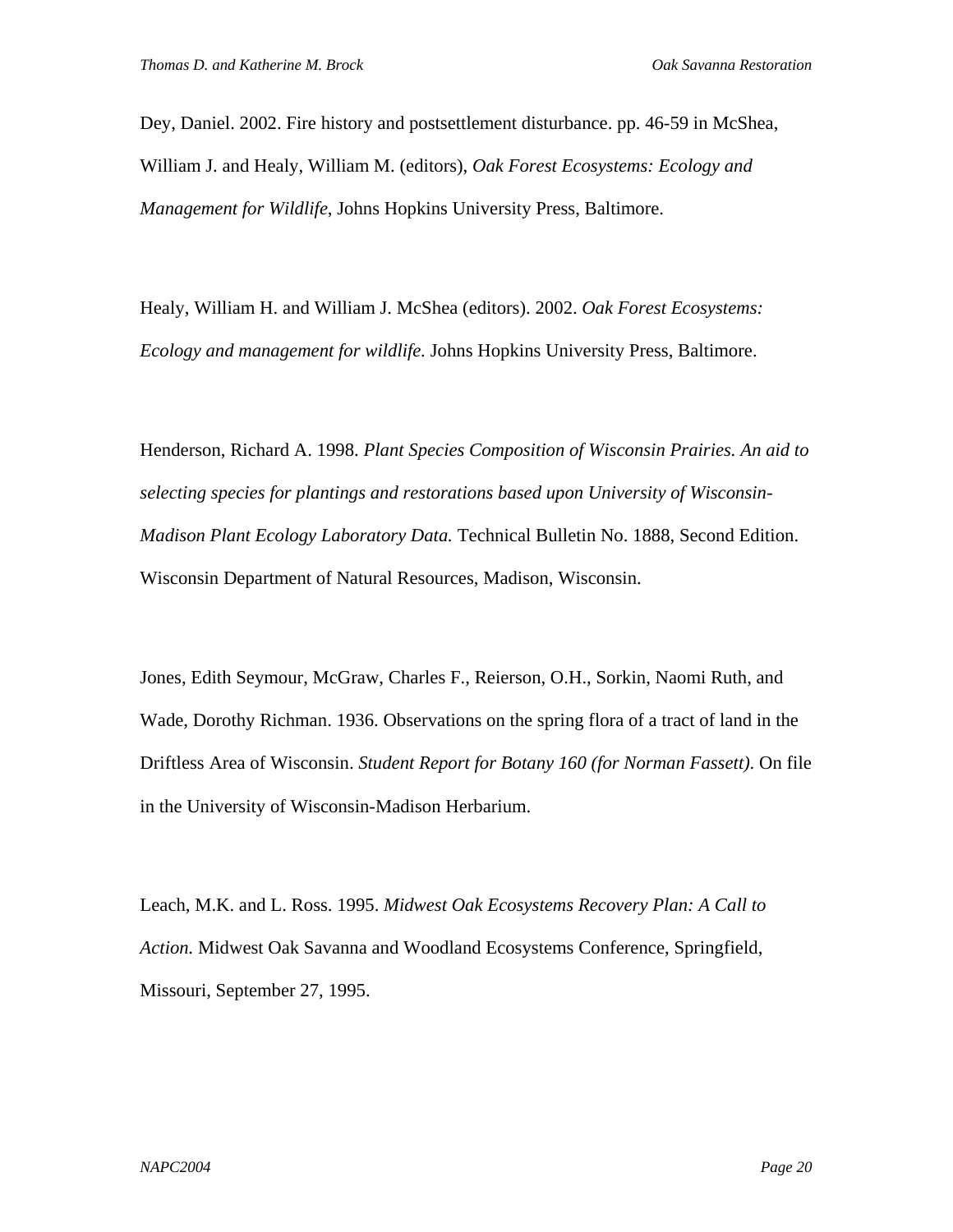Leach, Mark K. and Givnish, Thomas J. 1996. Identifying highly restorable savanna remnants. *Transactions of the Wisconsin Academy of Sciences* 86: 119-127.

Leach, Mark K. and Givnish, Thomas J. 1999. Gradients in the composition, structure, and diversity of remnant oak savannas in southern Wisconsin. *Ecological Monographs* 69: 353-374.

Nuzzo, Victoria A. 1986. Extent and status of Midwest oak savanna: presettlement and 1985. *Natural Areas Journal* 6: 6-36).

Packard, Stephen. 1988. Just a few oddball species: restoration and the rediscovery of the tallgrass savanna. *Restoration and Management Notes* 6: 13-20.

Seltzner, S. and Eddy, T.L. 2003. Allelopathy in *Rhamnus cathartica,* European buckthorn. *Michigan Botanist* 42: 51-61.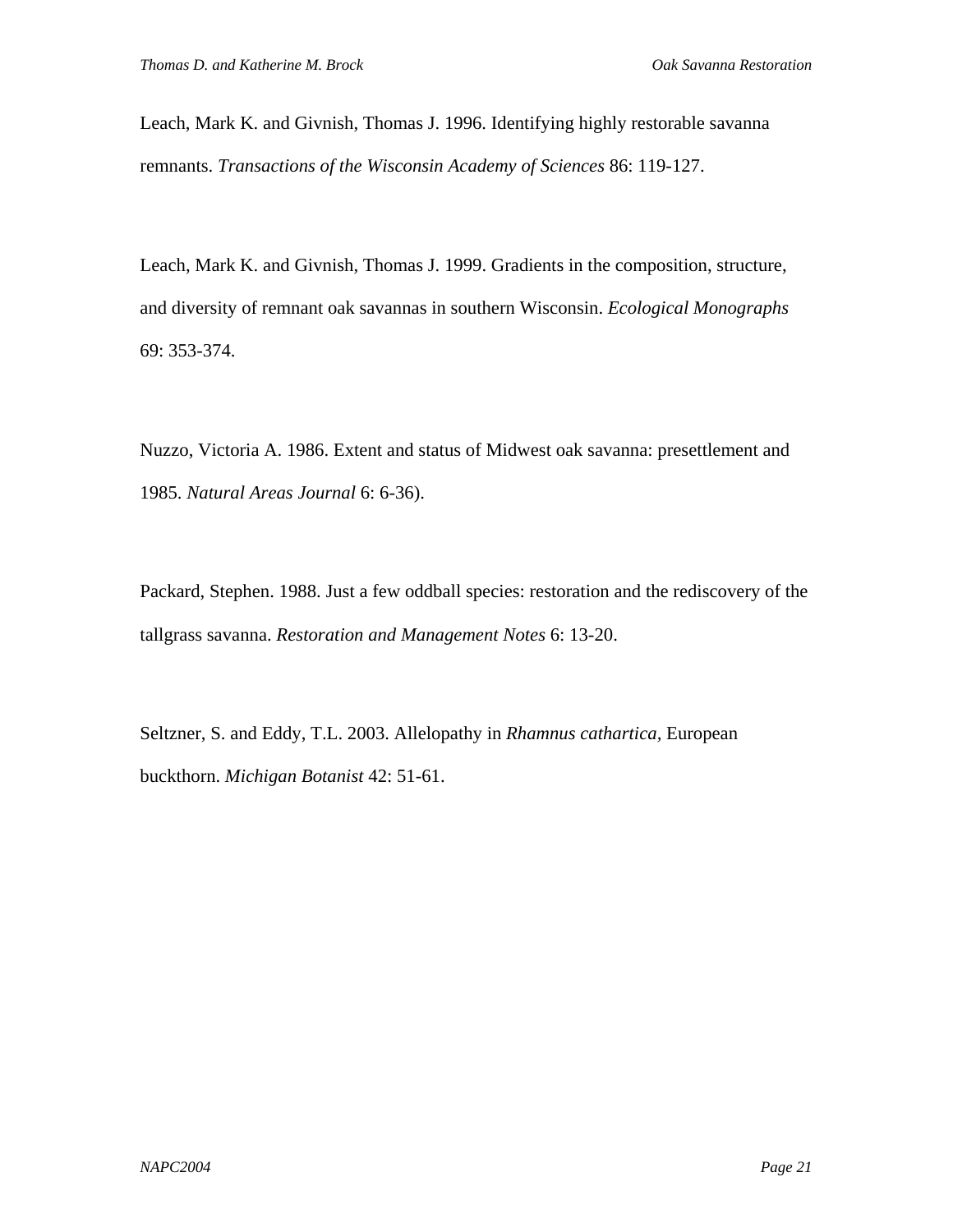| Table 1. Tree removal on a 2.1 acre (0.8 hectares) savanna (six people; 240 hours) |                |                |                  |                |
|------------------------------------------------------------------------------------|----------------|----------------|------------------|----------------|
| Tree species removed                                                               | Number         | Average        | Average diameter | Range (inches) |
|                                                                                    |                | diameter       | (centimeters)    |                |
|                                                                                    |                | (inches)       |                  |                |
| Birch (Betula papyrifera)                                                          | $\overline{2}$ | 14             | 35               | 13.5-14        |
| Black oak (Quercus                                                                 | $\overline{2}$ | 25             | 62.5             | 12-39          |
| velutina)                                                                          |                |                |                  |                |
| Cherry (Prunus serotina)                                                           | 5              | 6.2            | 15.5             | $3.5 - 11$     |
| Elm (Ulmus rubra)                                                                  | 58             | 10.5           | 26.3             | $4.0 - 12.5$   |
| Hackberry (Celtis                                                                  | $\overline{3}$ | 7.7            | 19.3             | $4.5 - 10$     |
| <i>occidentalis</i> )                                                              |                |                |                  |                |
| Red cedar (Juniperus                                                               | $\mathbf{1}$   | $\overline{4}$ | 10               |                |
| virginiana)                                                                        |                |                |                  |                |
| Walnut (Juglans niger)                                                             | 99             | 10.8           | 27               | $3.5 - 32$     |
| Also removed were numerous honeysuckle and prickly ash shrubs                      |                |                |                  |                |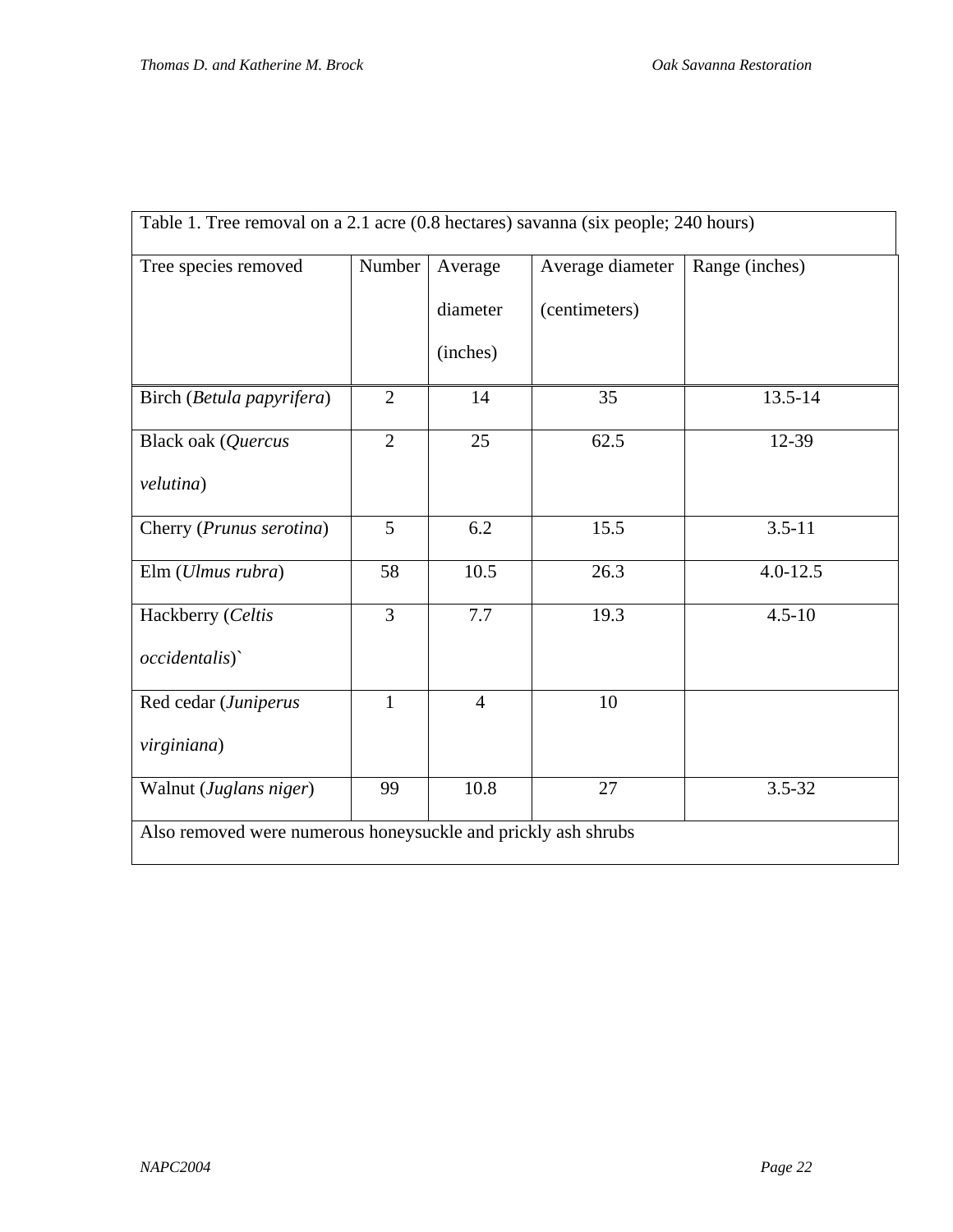| Table 2. Savanna species present at Pleasant Valley Conservancy which were established |                    |                         |  |  |
|----------------------------------------------------------------------------------------|--------------------|-------------------------|--|--|
| or flourished after restoration began                                                  |                    |                         |  |  |
| Latin name                                                                             | Common name        | Comments                |  |  |
| Actaea alba                                                                            | Doll's eyes        | Very restricted         |  |  |
| Actaea rubra                                                                           | Red baneberry      | Restricted areas        |  |  |
| Agrimonia gryposepala                                                                  | Tall agrimony      | Common                  |  |  |
| Anemone quinquefolia                                                                   | Wood anemone       | Common                  |  |  |
| Anemone virginiana                                                                     | Tall anemone       | Common (scattered)      |  |  |
| Aquilegia canadensis                                                                   | Wild columbine     | Widespread              |  |  |
| Arabis canadensis                                                                      | Sickle pod         | Common (scattered)      |  |  |
| Aralia racemosa                                                                        | Spikenard          | Restricted              |  |  |
| Asclepias exaltata                                                                     | Poke milkweed      | Restricted              |  |  |
| Asclepias purpurascens                                                                 | Purple milkweed    | Very restricted (State- |  |  |
|                                                                                        |                    | endangered)             |  |  |
| Aster lateriflorus                                                                     | Calico aster       | Widespread              |  |  |
| Aster pilosus                                                                          | Frost aster        | Widespread              |  |  |
| Aster sagittifolius                                                                    | Arrow-leaf aster   | Common (scattered)      |  |  |
| <b>Bidens</b> frondosus                                                                | Beggar's ticks     | common                  |  |  |
| Carex pensylvanica                                                                     | Pennsylvania sedge | Widespread              |  |  |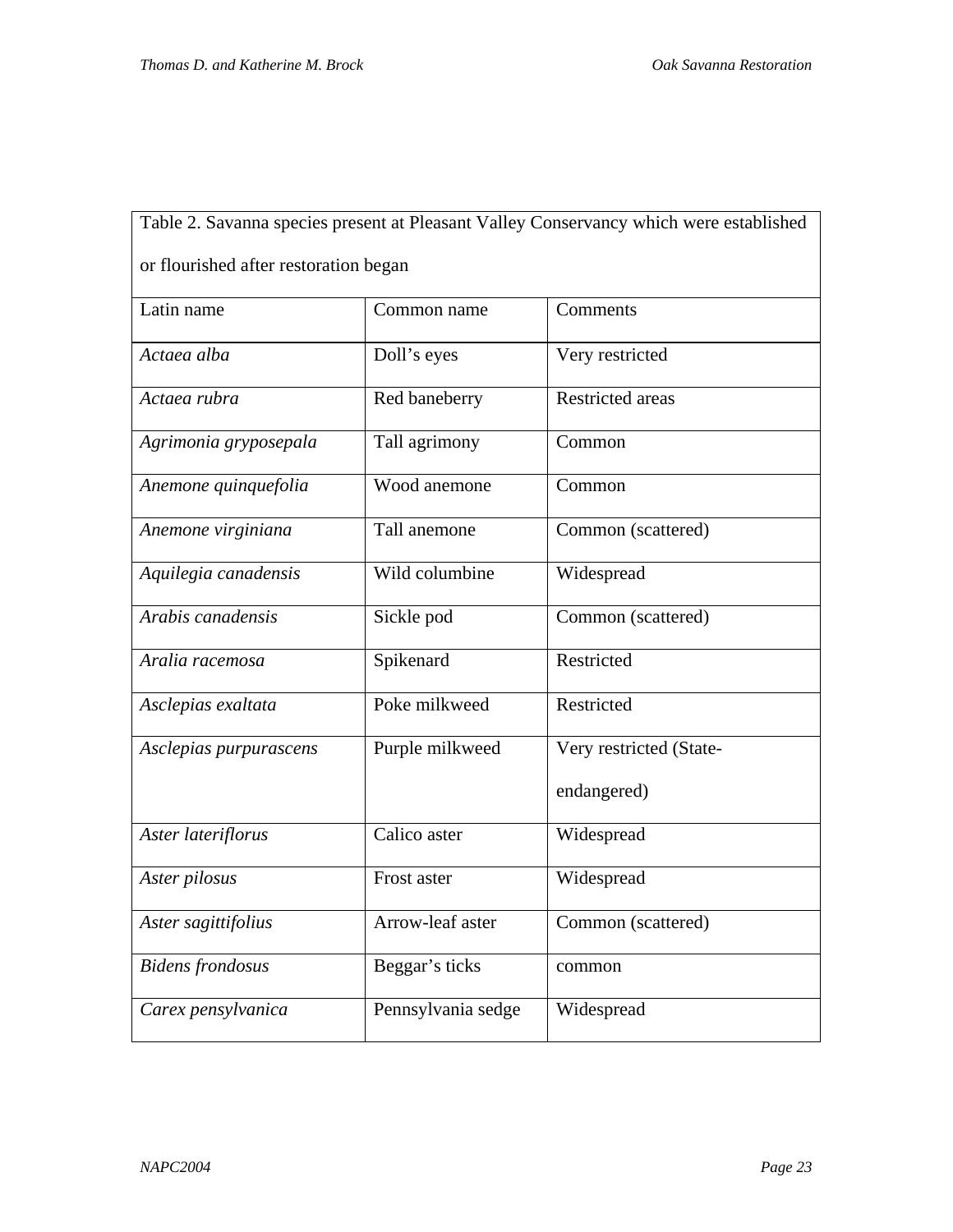| Circaea lutetiana        | Enchanter's           | Widespread                         |
|--------------------------|-----------------------|------------------------------------|
| canadensis               | nightshade            |                                    |
| Cirsium discolor         | Old-field thistle     | Restricted                         |
| Coeloglossum viride      | Frog orchid           | Very restricted                    |
| Cryptotaenia canadensis  | Honewort              | Common                             |
| Cypripedium calceolus    | Large yellow lady-    | Restricted (mostly found in oak    |
| pubescens                | slipper               | woods)                             |
| Desmodium glutinosum     | Tick trefoil          | Common                             |
| Dodecatheon meadii       | Shooting star         | Common                             |
| Echinocystis lobata      | Wild cucumber         | Restricted                         |
| Elymus hystrix           | Bottlebrush grass     | Originally restricted, now         |
|                          |                       | widespread                         |
| Elymus villosus          | Silky rye             | Originally restricted, now         |
|                          |                       | widespread                         |
| Elymus virginicus        | Virginia wild rye     | Common but localized               |
| Erechtites hieracifolia  | <b>Burnweed</b>       | Common                             |
| Erigeron spp.            | Fleabane              | Very common                        |
| Eupatorium altissimum    | Tall boneset          | Relatively common                  |
| Eupatorium rugosum       | White snakeroot       | Widespread                         |
| Eupatorium sessilifolium | <b>Upland boneset</b> | Very restricted (State threatened) |
| Fragaria virginiana      | Wild strawberry       | Widespread                         |
| Galium tinctorium        | Stiff bedstraw        | Widespread                         |
| Geranium maculatum       | Wild geranium         | Widespread                         |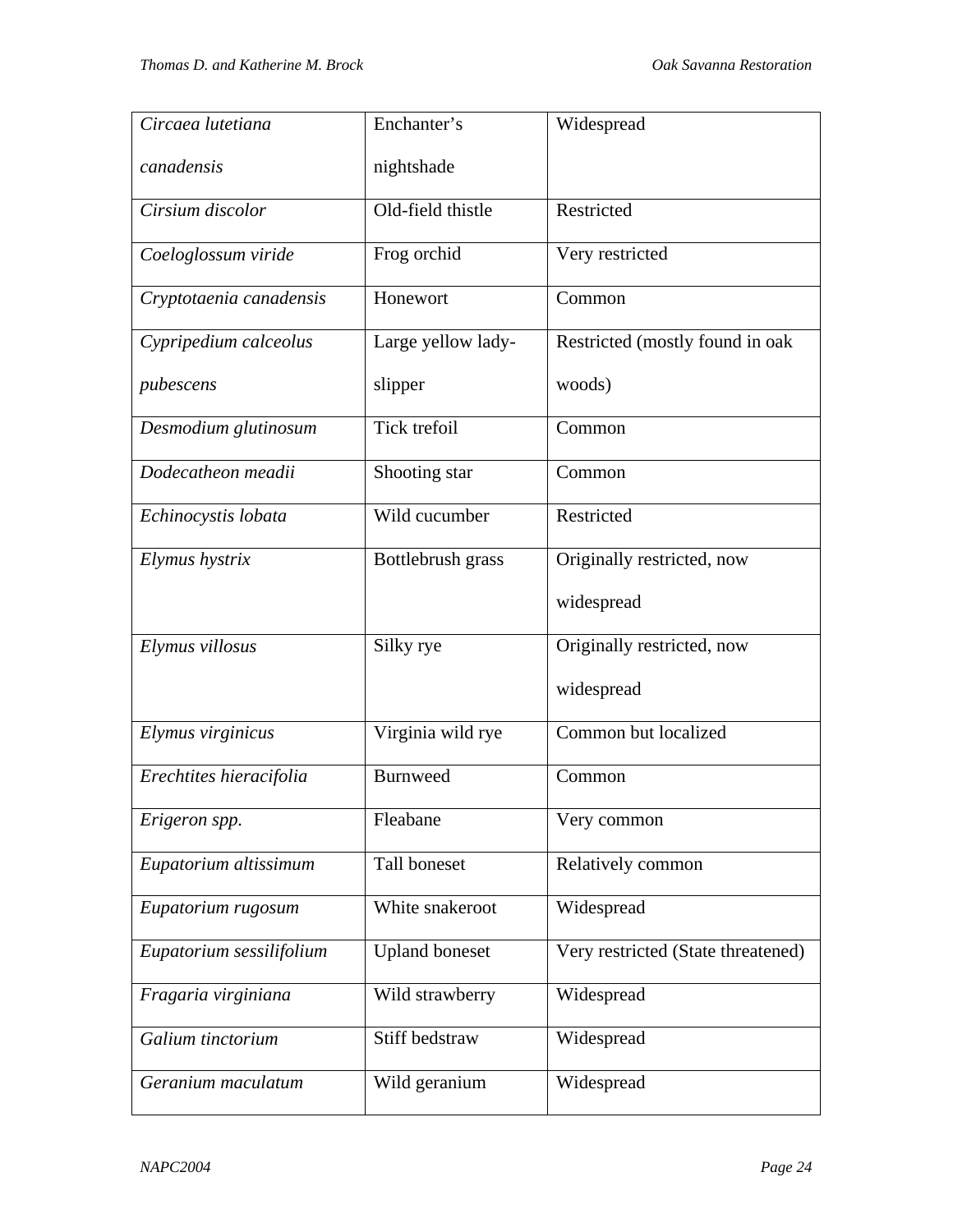| Geum canadense                 | White avens                | Common                            |
|--------------------------------|----------------------------|-----------------------------------|
| Goodyera pubescens             | Rattlesnake plantain       | Restricted                        |
| Hackelia virginiana            | Stickseed                  | Common                            |
| Helianthus spp.                | <b>Woodland sunflowers</b> | Patchy in a few areas             |
| Hypericum punctatum            | Dotted St. John's          | Restricted                        |
|                                | wort                       |                                   |
| Lactuca spp.                   | Wild lettuce               | Common                            |
| Laportea canadensis            | Wood nettle                | Restricted                        |
| Lobelia inflata                | Indian-tobacco             | Restricted                        |
| Lobelia siphilitica            | Great blue lobelia         | Restricted                        |
| Lysimachia ciliata             | Fringed loosestrife        | Restricted                        |
| Lysimachia quadrifolia         | Whorled loosestrife        | Restricted areas but widespread   |
|                                |                            | in those areas                    |
| Monarda fistulosa              | Bergamot                   | Common                            |
| Osmorhiza claytoni             | Hairy sweet cicely         | Moderately common                 |
| Osmorhiza longistylis          | Smooth sweet cicely        | Common                            |
| Phryma leptostachya            | Lopseed                    | Common                            |
| Podophyllum peltatum           | May apple                  | Restricted but forms large clones |
| Polemonium reptans             | Jacob's ladder             | Restricted                        |
| Polygonatum biflorum           | Smooth Solomon's           | Common                            |
|                                | seal                       |                                   |
| Potentilla simplex             | Old-field cinquefoil       | Widespread, potentially invasive? |
| Lion's foot<br>Prenanthes alba |                            | Restricted                        |